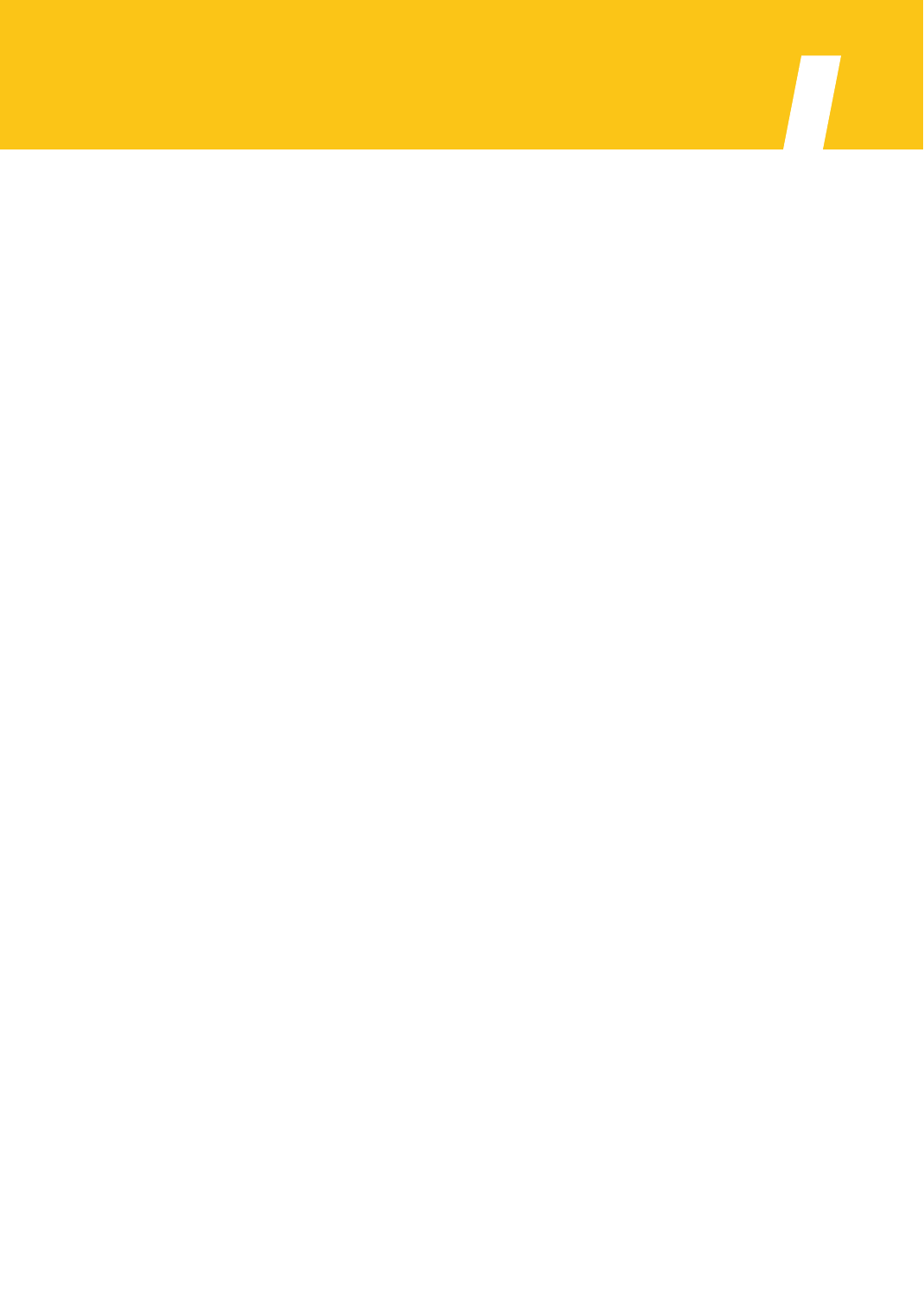



# **Spare part list with technical data and accessories**

**Flail Mower**

# **MU-FM 100 – 160**

**Front mounted** 

**For tractors up to maximal 30 KW (40 PS) by 2.200 U/min** 

**Please read carefully before operating Retain for future use** 

**Müthing GmbH & Co KG Soest Am Silberg 23 D - 59494 Soest Tel. +49 (0) 29 21 / 96 510 Fax +49 (0) 29 21 / 73 080** 

> **www.muething.com / www.shop.muething.com Service – Hotline +49 (0) 29 21 / 96 51 - 0**

**Date 01/ 2006 – Version 1.1 (MU-FM-F\_ET\_1-1\_2006-01\_EN) Copyright 2005 by Müthing GmbH & Co KG Soest**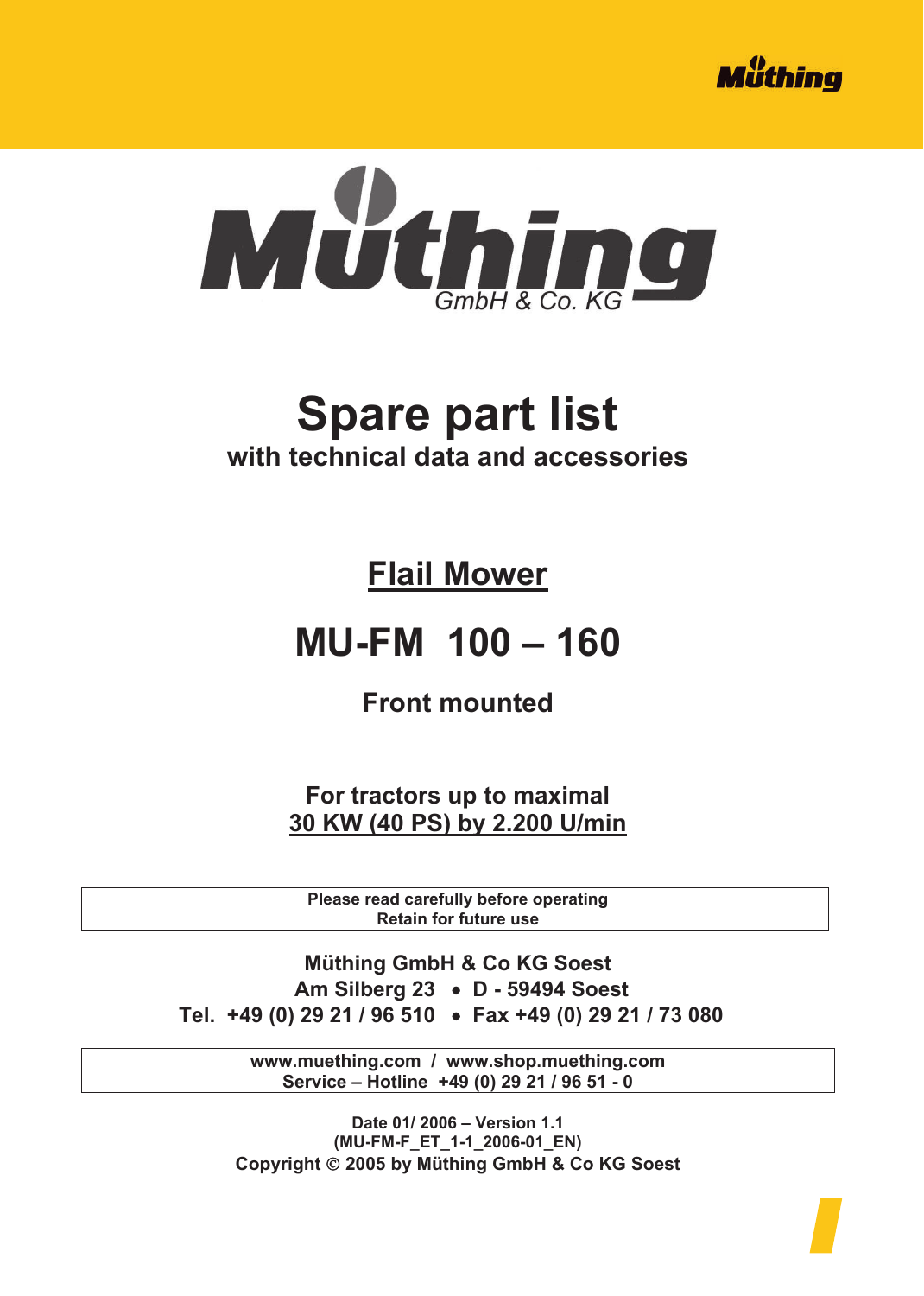4 | MU-FM 100 - 160

l.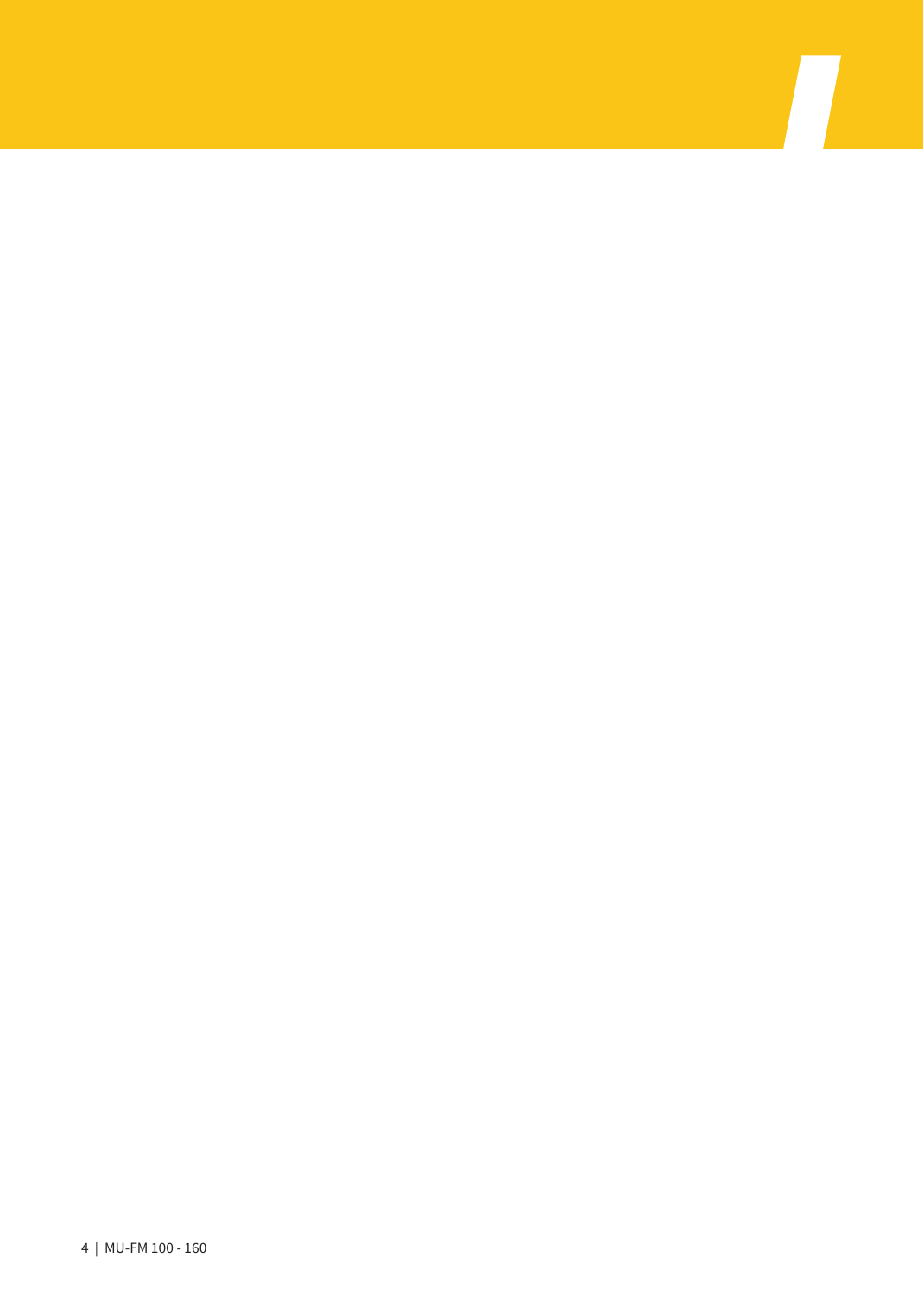

### **Table of contents**

### Page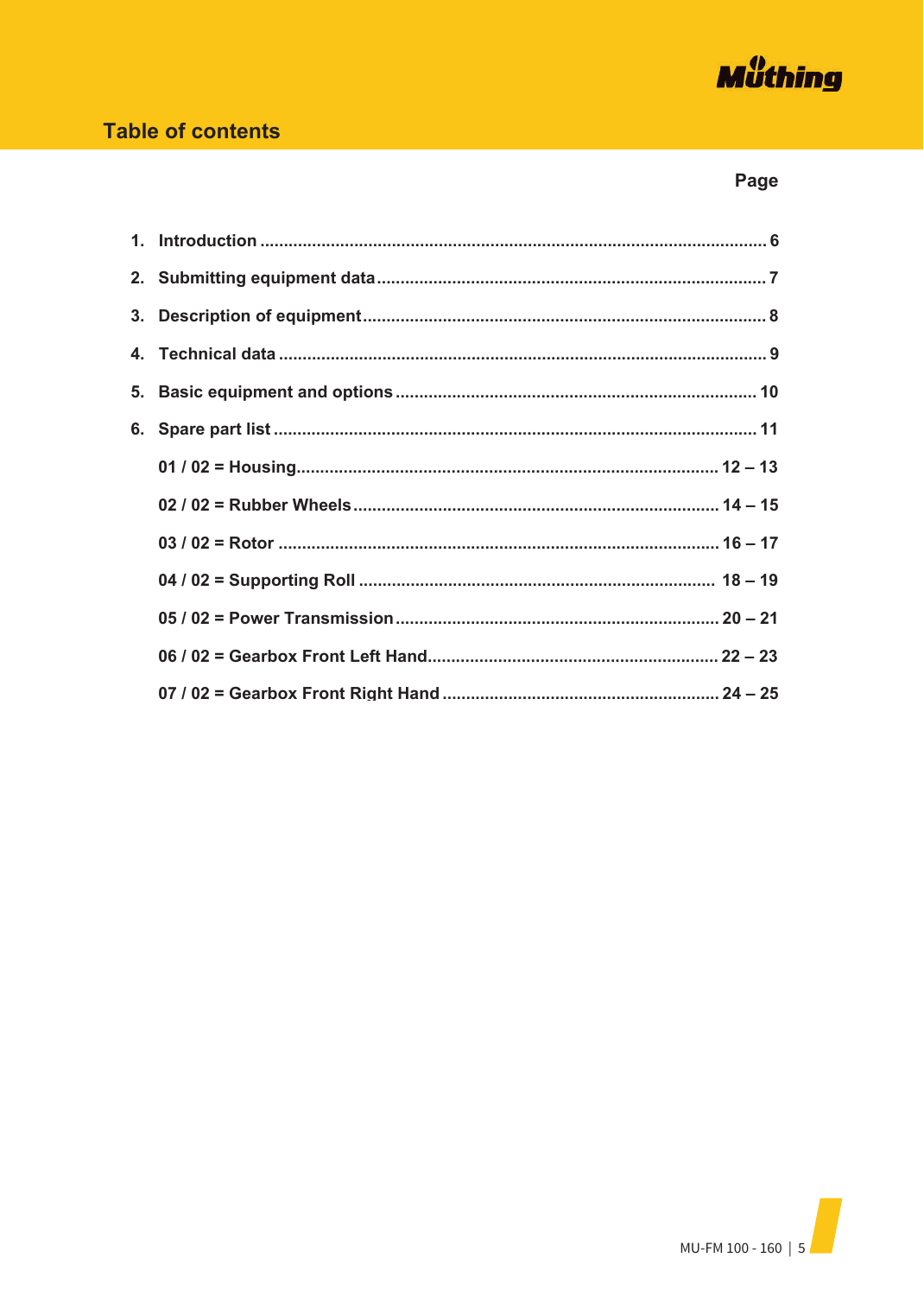### **1. Introduction spare part list**

#### Dear Customer

On the following pages a complete list of all components integrated on the Müthing Flail-Mower MU-FM–31 can be found.

The parts have been separated into relevant Assemblies, are illustrated in Diagram Form and have been designated with position numbers.

Next to the position number is the component Number and Description. The number of component required for each Flail-Mower can also be found.

We ask you to use this replacement Parts list for Ordering all required components. If you have any questions, please do not hesitate to contact your supplier, they will be more than happy to help.

#### **Please Note! When ordering Replacement Parts always give the Replacement Part Number, the Position Number and the Diagram Number!**

**To ensure the quickest and exactest Service, it is important to include the exact description of your Flail Mower with your order. Model/Type, Serial Number, Year of Manufacture.** 

**If in doubt contact your supplier with the relevant information!** 

- **Attention! Only use original Müthing Replacement Parts. The fitting of none original parts can invalidate your warranty!**
- **Please Note! For safety reasons it is important to replace all nuts and bolt when fitting a new set of cutting flails! Drive Belts must be exchanged in sets!**

If you have any further question about the machines or their usage please conntact your supplier. In extreme circumstances please contact us!

#### **Müthing GmbH & Co KG Soest**

**Tel: 02921 – 9651 0 Fax: 02921 – 73080 e-mail: soest@muething.com**

### **Further information about Replacement and wearing Parts for Flail Mowers and General Farm Equipment can be found in the Internet on our Website**

# **www.shop.muething.com**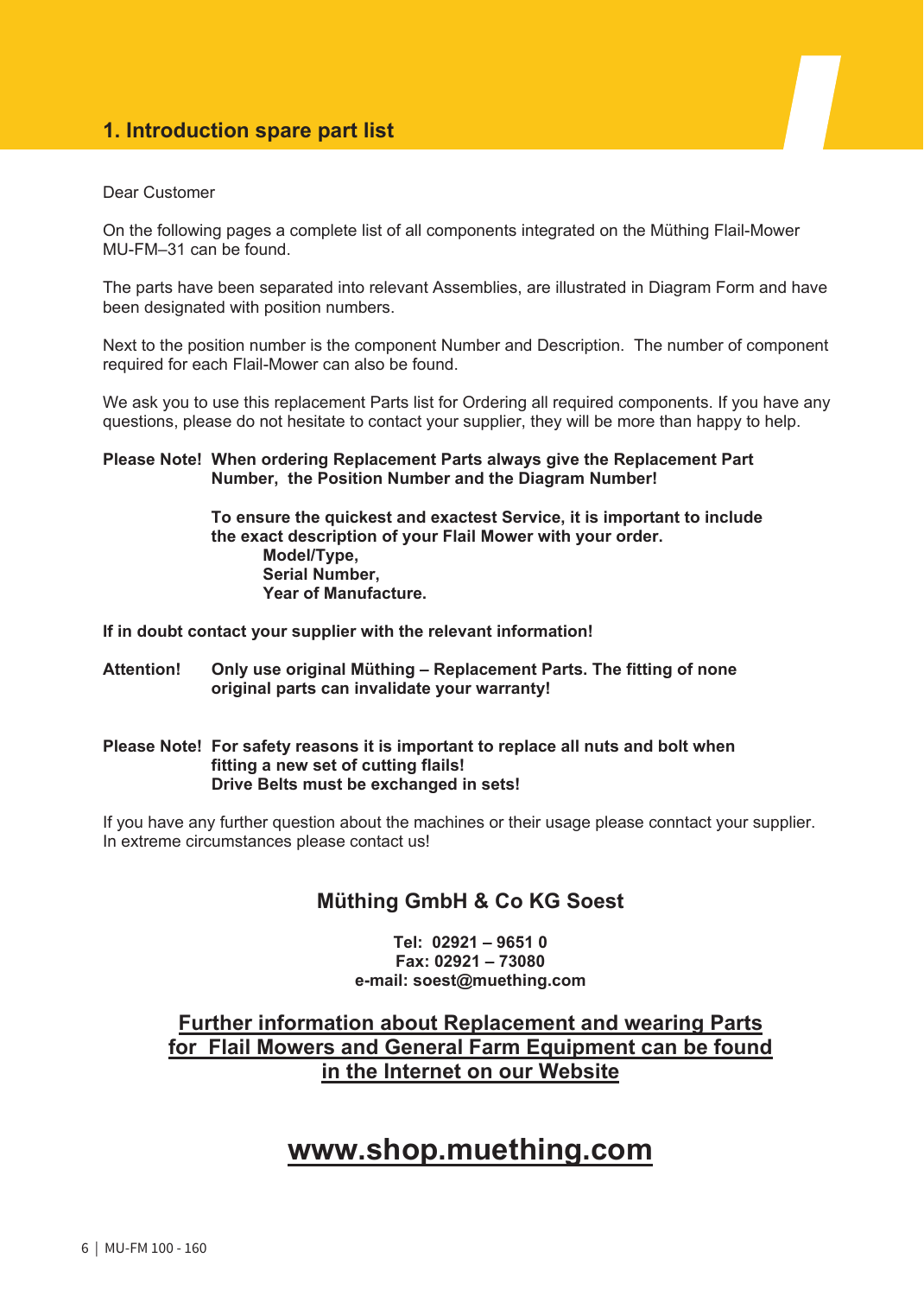

### **2. Submitting equipment data**

Please copy the data from your Müthing Flail Mower and the gearbox, which you will find on the type identification plates. The gearbox identification plate is mounted directly on the gearbox and the machine identification plate is mounted outside of the housing *specimen:*

|                                                                             | D - 59494 Soest                                    |                                                                                       |
|-----------------------------------------------------------------------------|----------------------------------------------------|---------------------------------------------------------------------------------------|
|                                                                             | <b>MUL/S 250</b><br>Modell<br>Serial No<br>5100501 |                                                                                       |
| Year                                                                        | KA 07                                              |                                                                                       |
| kg                                                                          | <b>B50</b><br>Made In Germany / EU                 |                                                                                       |
|                                                                             |                                                    |                                                                                       |
| Modell / Type :                                                             |                                                    |                                                                                       |
| Serial number:                                                              |                                                    | (You can find the serial<br>number additionaly<br>under the beltcover!)               |
| <b>Year of manufacture:</b>                                                 |                                                    |                                                                                       |
| <b>Gearbox identification:</b>                                              |                                                    |                                                                                       |
| Following information may be useful later::                                 |                                                    |                                                                                       |
|                                                                             |                                                    |                                                                                       |
| First used on :                                                             |                                                    |                                                                                       |
| Oil and<br>and lubricants used:.                                            | (For recommendation see maintenance schedule)      |                                                                                       |
| <b>Colour shades used:</b>                                                  | $yellow = RAL$ 1007                                | black = RAL $8349$                                                                    |
| <b>Accessories</b> (please tick)                                            |                                                    |                                                                                       |
| □ Rotor with Shackle-Flails                                                 |                                                    | $\Box$ Linkage parts for John-Deere<br>F-1435,1445 und 1565                           |
| $\Box$ Second shredding bar                                                 |                                                    | □ Linkage parts for John-Deere<br>F-1145                                              |
| $\Box$ Height adjustable rubber wheels,<br>360°swivel in front of the mower |                                                    | $\Box$ Linkage parts for Iseki-SF<br>300, 303, 330, 333 und<br><b>Massey Ferguson</b> |
|                                                                             |                                                    | □ Linkage parts for Shibaura-CM<br>284, 364 und<br><b>New Holland</b>                 |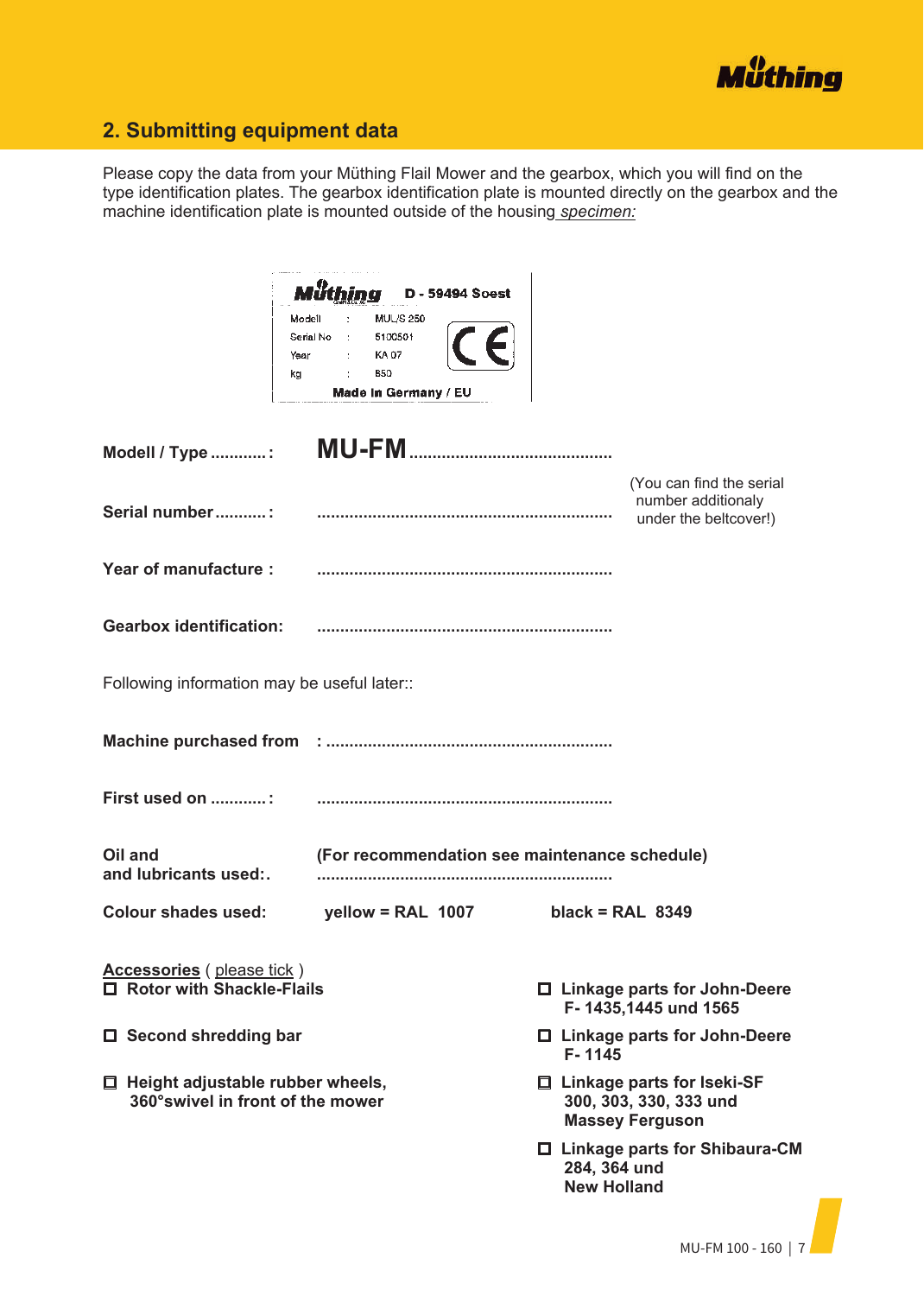### **3. Description of equipment**

Your *Müthing* **– Flail Mower MU-FM** has different components, as you can see on the following illustration. These components are illustrated in the following spare part list where every part is listed detailed.



#### Flail Mower MU-FM with components

The important components are:

- 1. Housing with Guard Flaps, Rubber Guard and wearing Skids
- 2. Rubber wheels
- 3. Rotor with Bearings, Flails and Flail Brackets
- 4. Lower Linkage Adapter
- 5. Supporting Roll with Bearings
- 6. Power Transmisson with Belt Cover
- 7. Gearbox Front left Hand and right Hand
- 8. PTO shaft ( without Diagramm further Information you get out of the list of our supplier)

**It is our intention to continue improving and developing** *Müthing* **products.** This means that we must reserve the right to make any improvements and changes that we feel necessary without notice. We are not however obliged to transfer these improvements and changes to machines already sold.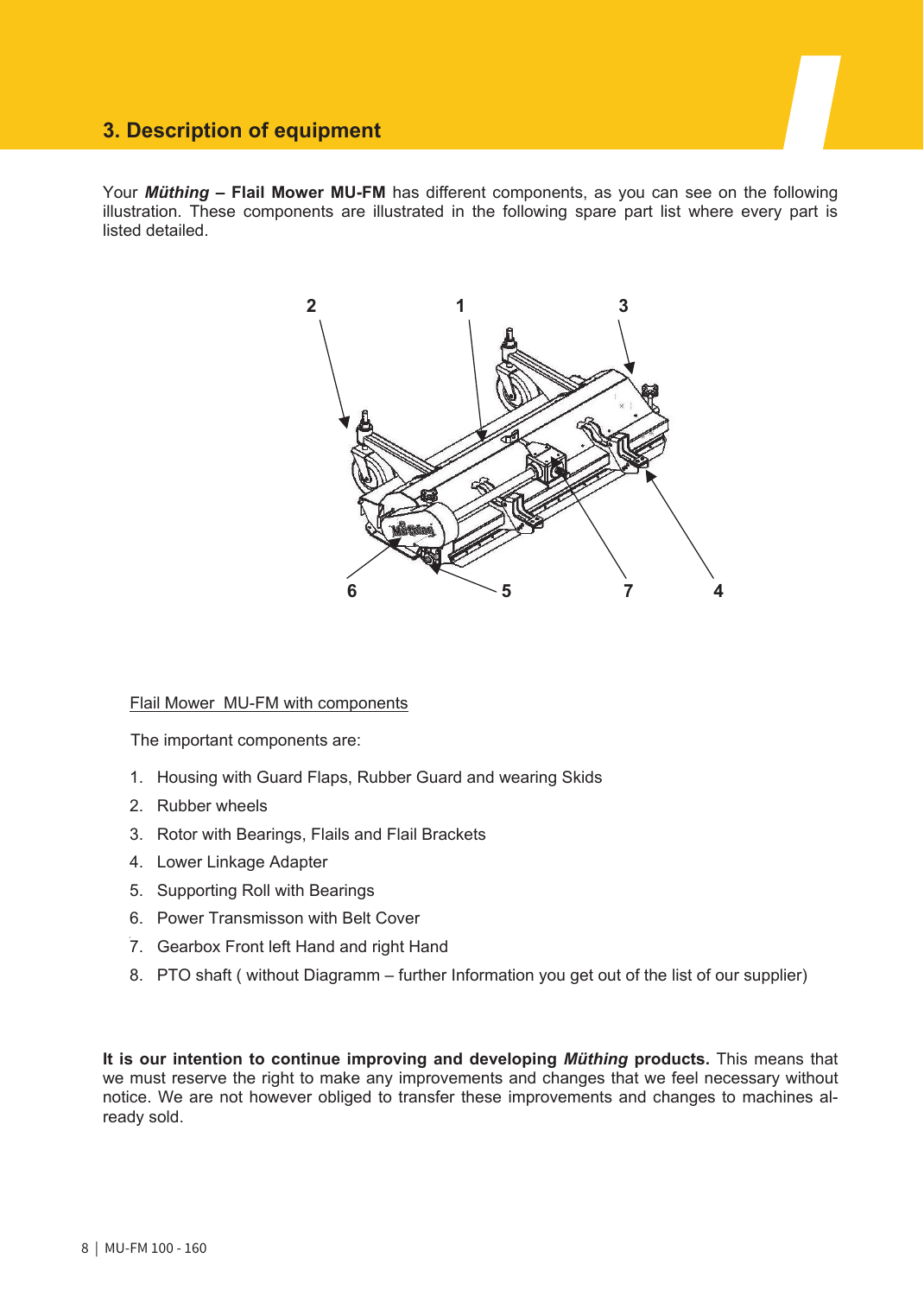

### **4. Technical data**

| <b>Technical description</b> | <b>MU-FM</b><br>100-31                                              | <b>MU-FM</b><br>120-31           | <b>MU-FM</b><br>140-31 | <b>MU-FM</b><br>160-31 |
|------------------------------|---------------------------------------------------------------------|----------------------------------|------------------------|------------------------|
| Working Width cm             | 100                                                                 | 120                              | 140                    | 160                    |
| Overall Width cm             | 125                                                                 | 145                              | 165                    | 185                    |
| Max HP<br>Tractor KW (PS)    | 30 KW (40 PS) by 2.200 U/min                                        |                                  |                        |                        |
| Number of Knives             | 16                                                                  | 20                               | 24                     | 28                     |
| Number of Flails             | 2 x 17 x 1016 Li. until Bj. 2004<br>2 x 17 x 1060 Li. from Bj. 2005 |                                  |                        |                        |
| Weight                       | 180 Kg                                                              | 200 Kg                           | 220 Kg                 | 240 Kg                 |
| Lower Linkage Adapter        | Fixed / Front                                                       |                                  |                        |                        |
| PTO rpm                      | 2.200 U/min.                                                        |                                  |                        |                        |
| Gear-Box                     |                                                                     | With integrated over-run- clutch |                        |                        |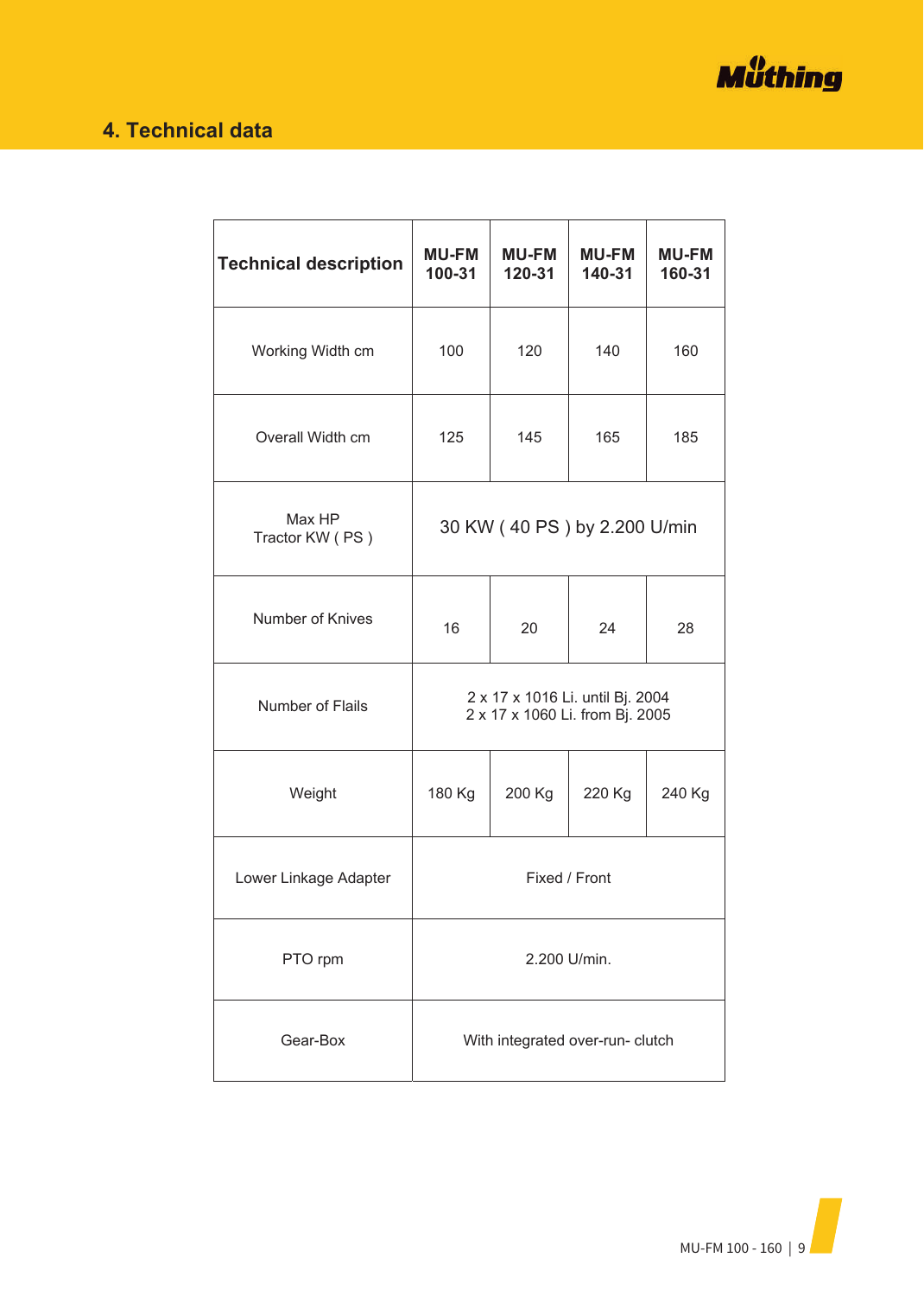### **5. Options**

#### **Basic equipment** of the Flail-Mower Type MU-FM

- Linkage parts for Out-Front Mowers
- Gearbox with integrated over-run-clutch for 2.200U/min.
- Rotor with harden M-flails
- Shredding bar
- Wearing skids
- P.T.O. Shaft

**Special Equipment** for MU-FM possible to deliver:

- MUFMZ031-31 Height adjustable rubber Wheels, 360° swivel
- MUFMZ046-31 Second shredding bar
- MUCZ056-31 Rotor with M-hardened shakle-flails

Date: 01. 2006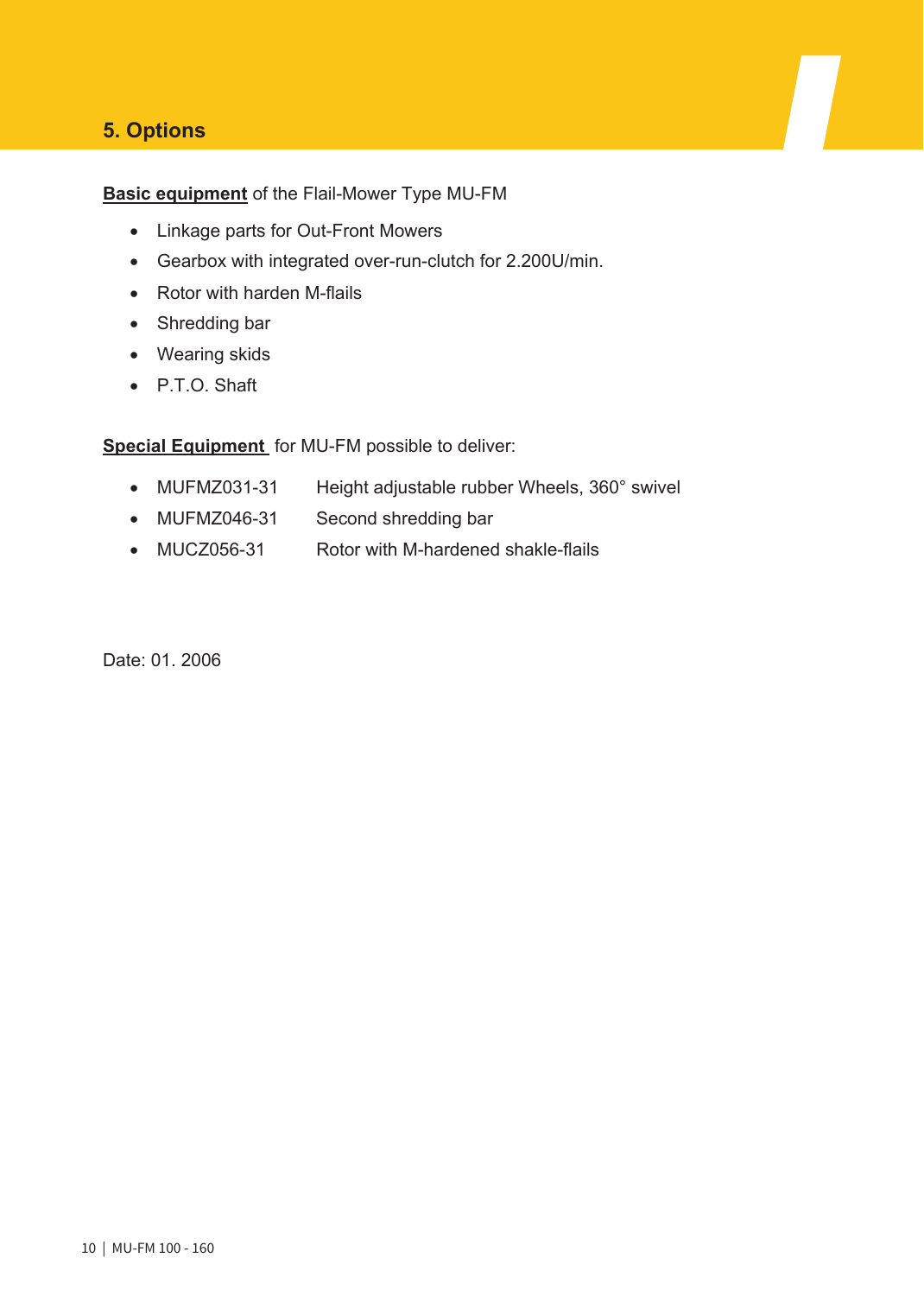

## **6. Spare Partslist**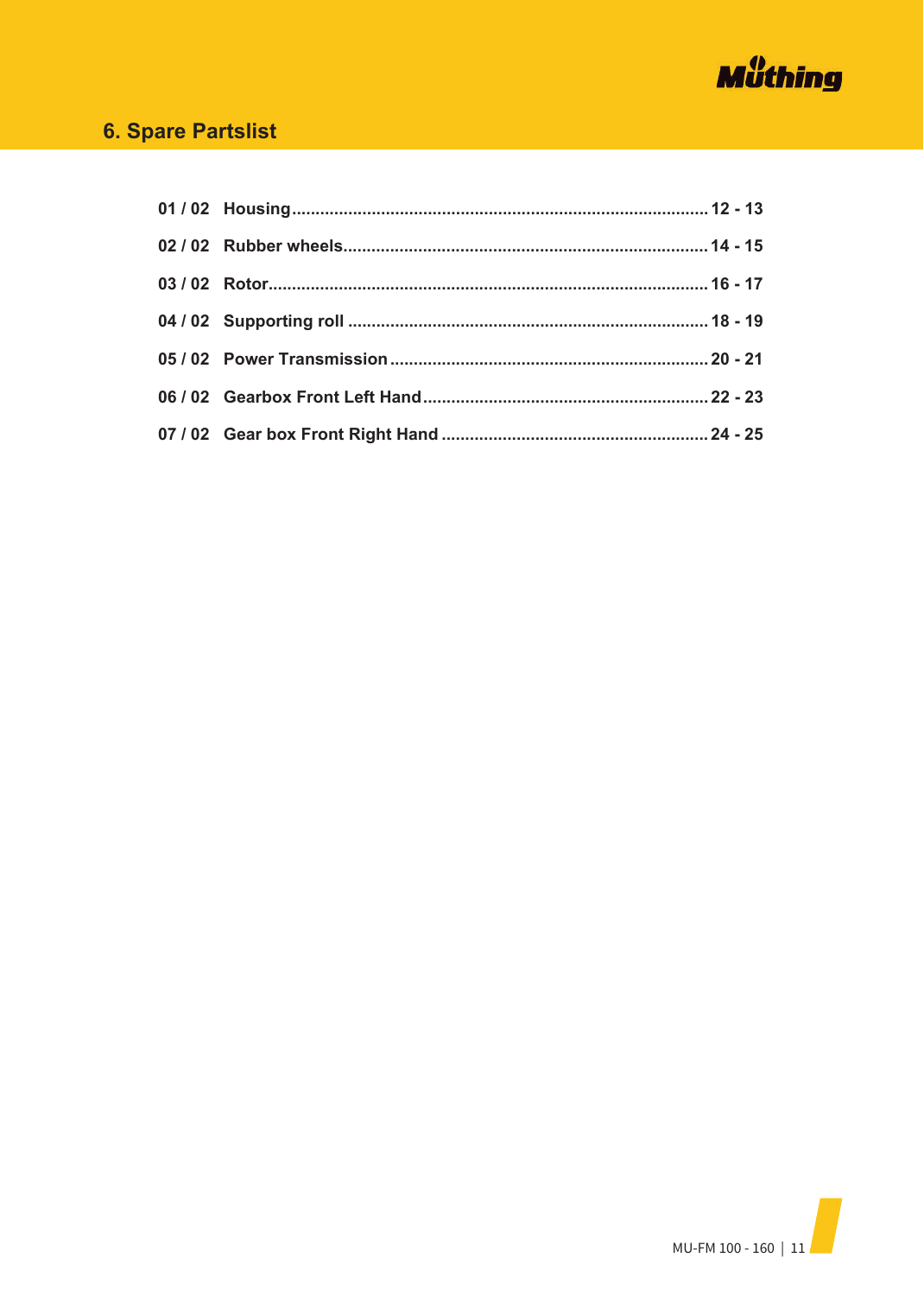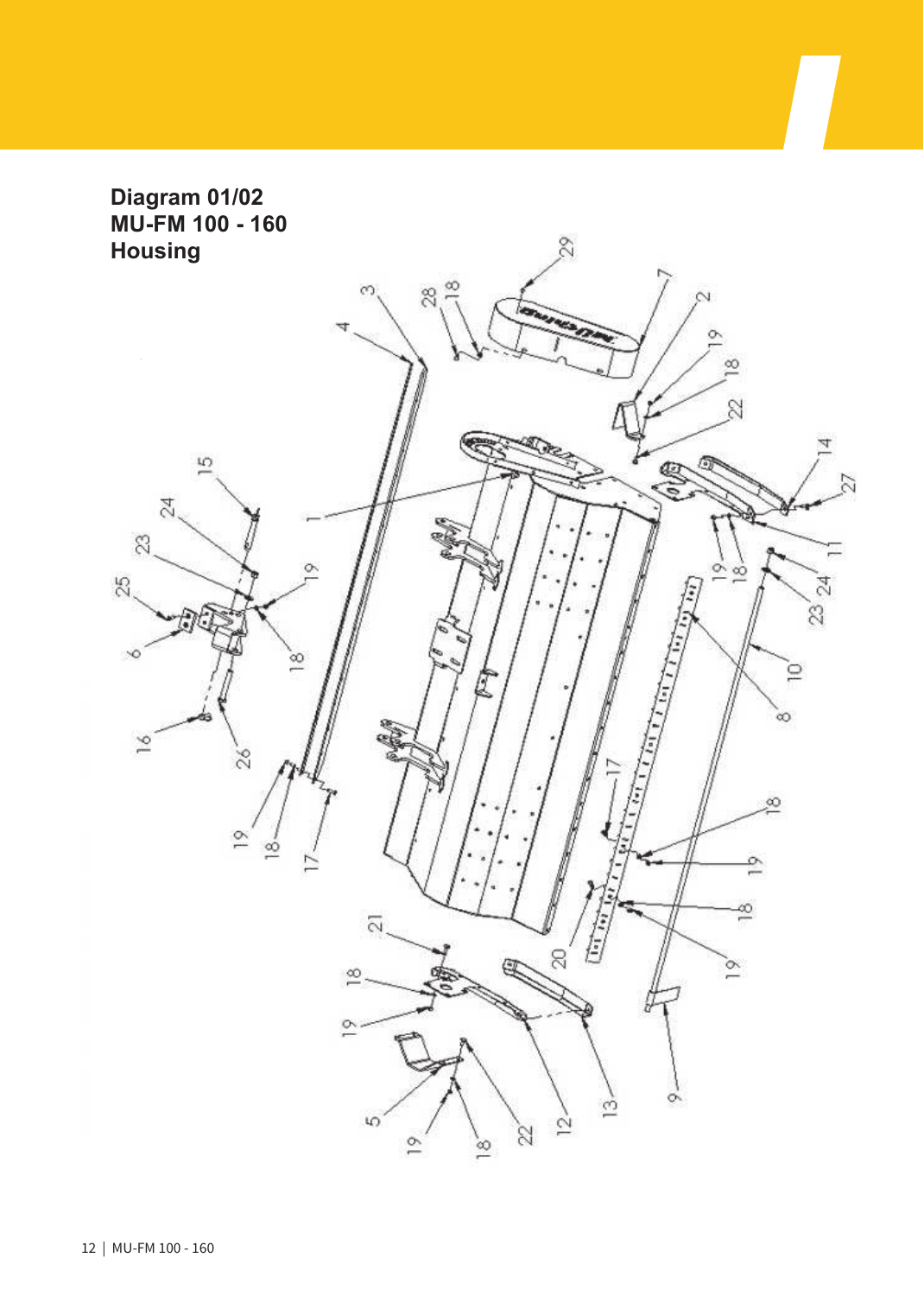

## **Diagram 01/02 Housing MU-FM**

| POS.                     | Teil. Nr.           | Benennung                                            |                |                |                                  | MU-FM MU-FM MU-FM MU-FM |
|--------------------------|---------------------|------------------------------------------------------|----------------|----------------|----------------------------------|-------------------------|
|                          |                     |                                                      | 100            | 120            | 140                              | 160                     |
| $\mathbf{1}$             |                     | MU12040041 Housing - 100                             | $\mathbf{1}$   |                |                                  |                         |
| $\overline{1}$           |                     | MU12040031 Housing - 120                             |                | $\mathbf{1}$   |                                  |                         |
| 1                        |                     | MU12040021 Housing - 140                             |                |                | $\mathbf{1}$                     |                         |
| $\overline{1}$           |                     | MU12040011 Housing - 160                             |                |                |                                  | $\mathbf{1}$            |
| $\mathbf 1$              |                     | MU12040051 Housing - 180                             |                |                |                                  |                         |
| $\overline{2}$           | MU0216011 Deflector |                                                      | 1              | $\mathbf{1}$   | $\mathbf{1}$                     | $\mathbf{1}$            |
| $\overline{3}$           |                     | MU0208014 Rubber Guard - 100                         | $\overline{1}$ |                |                                  |                         |
| $\overline{3}$           |                     | MU0208013 Rubber Guard - 120                         |                | $\mathbf{1}$   |                                  |                         |
| $\overline{3}$           |                     | MU0208012 Rubber Guard - 140                         |                |                | $\mathbf 1$                      |                         |
| $\overline{3}$           |                     | MU0208011 Rubber Guard - 160                         |                |                |                                  | $\mathbf{1}$            |
| $\overline{3}$           |                     | MU0208015 Rubber Guard - 180                         |                |                |                                  |                         |
| $\overline{\mathcal{L}}$ |                     | MU0208024 Holding Strip - 100                        | $\mathbf{1}$   |                |                                  |                         |
| $\overline{4}$           |                     | MU0208023 Holding Strip - 120                        |                | $\mathbf{1}$   |                                  |                         |
| $\overline{\mathcal{L}}$ | MU0208022           | Holding Strip - 140                                  |                |                | $\mathbf{1}$                     |                         |
| $\overline{\mathcal{L}}$ | MU0208021           |                                                      |                |                |                                  | 1                       |
| $\overline{4}$           |                     | Holding Strip - 160<br>MU0208025 Holding Strip - 180 |                |                |                                  |                         |
|                          |                     |                                                      |                |                |                                  | $\mathbf{1}$            |
| 5                        | MU0217011           | <b>Bearing Guard</b>                                 | $\mathbf{1}$   | $\mathbf{1}$   | $\mathbf 1$                      |                         |
| 6                        | MU0205001           | Lower Linkage Adapter                                | $\overline{2}$ | $\overline{2}$ | $\overline{2}$<br>$\overline{1}$ | $\overline{2}$          |
| $\overline{7}$           | MU0206000           | <b>Belt Cover</b>                                    | $\overline{1}$ | $\overline{1}$ |                                  | $\mathbf{1}$            |
| 8                        | MU1213004           | Shredding bar - 100                                  | 1              |                |                                  |                         |
| 8                        |                     | MU1213003 Shredding bar - 120                        |                | $\mathbf{1}$   |                                  |                         |
| $\overline{8}$           |                     | MU1213002 Shredding bar - 140                        |                |                | $\overline{1}$                   |                         |
| 8                        | MU1213001           | Shredding bar - 160                                  |                |                |                                  | $\mathbf{1}$            |
| 8                        | MU1213005           | Shredding bar - 180                                  |                |                |                                  |                         |
| $\overline{9}$           | MU0218011           | <b>Guard Flap</b>                                    | 20             | 24             | 27                               | 30                      |
| 10                       | MU0221014           | Tilting Shaft - 100                                  | 1              |                |                                  |                         |
| 10                       | MU0221013           | Tilting Shaft - 120                                  |                | $\mathbf{1}$   |                                  |                         |
| 10                       |                     | MU0221012 Tilting Shaft - 140                        |                |                | $\overline{1}$                   |                         |
| 10                       | MU0221011           | Tilting Shaft - 160                                  |                |                |                                  | 1                       |
| 10                       |                     | MU0221015 Tilting Shaft - 180                        |                |                |                                  |                         |
| $\overline{11}$          | MU0227110           | <b>Skid Left Side</b>                                | $\mathbf 1$    | $\overline{1}$ | $\overline{1}$                   | $\mathbf{1}$            |
| 12                       | MU0227120           | <b>Skid Right Side</b>                               | $\overline{1}$ | $\mathbf{1}$   | $\overline{1}$                   | $\mathbf{1}$            |
| 13                       | MU0227140           | Wearing Skid Right Side                              | 1              | 1              | 1                                | 1                       |
| 14                       | MU0227130           | Wearing Skid Left Side                               | $\overline{1}$ | $\overline{1}$ | $\overline{1}$                   | $\mathbf{1}$            |
| 15                       | MU0205041           | Lower Link Pin                                       | $\overline{2}$ | $\overline{2}$ | $\overline{2}$                   | $\overline{2}$          |
| 16                       | MU0099948           | Retractable Pin 10 mm                                | $\overline{2}$ | $\overline{2}$ | $\overline{2}$                   | $\overline{2}$          |
| 17                       | MU0099966           | <b>Hexagon Head Screw</b>                            | 14             | 17             | 20                               | 23                      |
| 18                       | MU0099999           | Flat Washer DIN 125                                  | 46             | 49             | 52                               | 55                      |
| 19                       | MU0099961           | Hexagon Nut M8                                       | 42             | 45             | 48                               | 51                      |
| 20                       | MU0099908           | <b>Hexagon Head Screw</b>                            | $\overline{4}$ | $\overline{4}$ | $\overline{4}$                   | $\overline{4}$          |
| 21                       | MU0099987           | Coach Bolt DIN 603                                   | 10             | 10             | 10                               | 10                      |
| 22                       | MU0099989           | Coach Bolt DIN 603                                   | 6              | 6              | 6                                | 6                       |
| 23                       | MU0099996           | Flat Washer                                          | $\overline{4}$ | $\overline{4}$ | $\overline{4}$                   | 4                       |
| 24                       | MU0099958           | Hexagon Nut M16                                      | 4              | 4              | $\overline{4}$                   | 4                       |
| 25                       | MU0099952           | <b>Counter Sunk Screw</b>                            | 4              | 4              | 4                                | 4                       |
| 26                       | MU0099978           | <b>Hexagon Head Screw</b>                            | $\overline{2}$ | $\overline{2}$ | $\overline{2}$                   | $\overline{2}$          |
| 27                       | MU0099988           | Coach Bolt DIN 603                                   | 4              | $\overline{4}$ | $\overline{4}$                   | $\overline{4}$          |
| 28                       | MU0099972           | <b>Hexagon Head Screw</b>                            | 4              | 4              | $\overline{4}$                   | 4                       |
| 29                       | MU0099915           | Blind Rivet DIN 7337                                 | 6              | 6              | $\,6$                            | 6                       |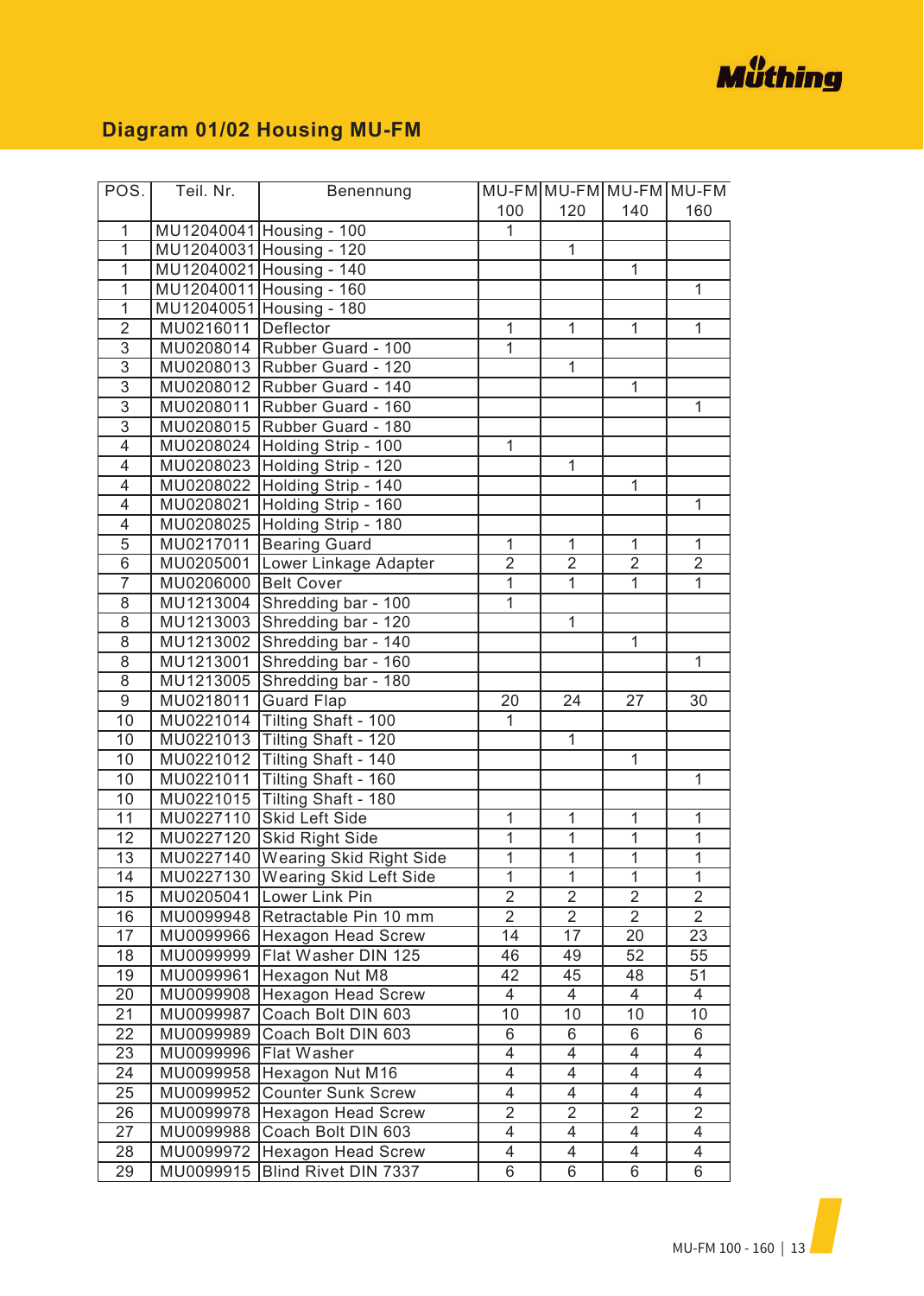**Diagram 02/02 MU-FM 100 - 160 Carrying Wheel** 

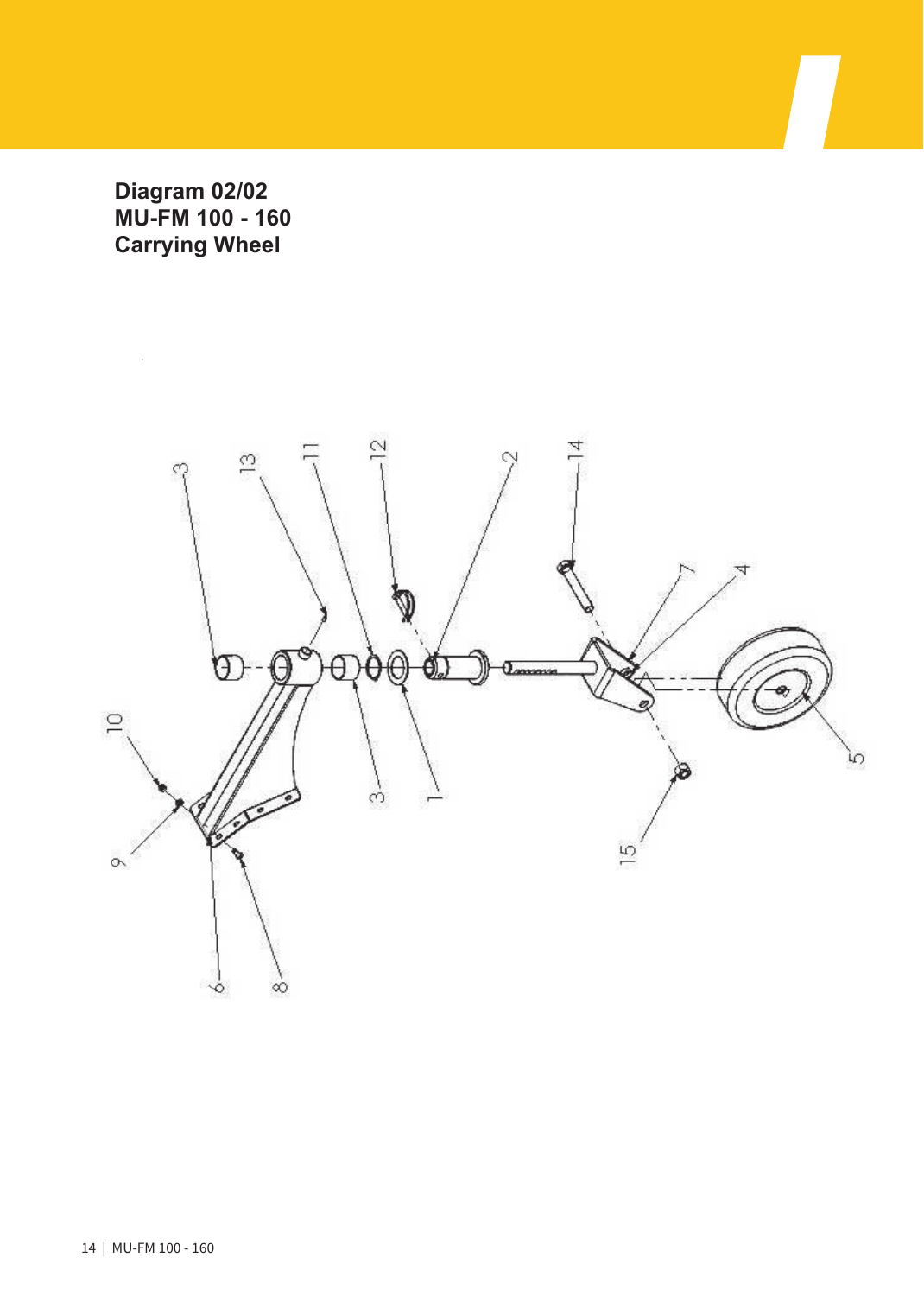

|  | Diagram 02/02 Rubber Wheel MU-FM, 360° Swivel |  |  |
|--|-----------------------------------------------|--|--|
|--|-----------------------------------------------|--|--|

| POS.           | Teil, Nr.            | Benennung                    |                |                | MU-FM MU-FM MU-FM MU-FM |                |
|----------------|----------------------|------------------------------|----------------|----------------|-------------------------|----------------|
|                |                      |                              | 100            | 120            | 140                     | 160            |
|                |                      | MU0211101 Washer Disc        | 2              | 2              | 2                       | $\overline{2}$ |
| $\overline{2}$ |                      | MU0211071 Loose Flange       | $\overline{2}$ | $\overline{2}$ | 2                       | $\overline{2}$ |
| 3              | MU0211111            | <b>Sliding Bush</b>          | 4              | 4              | 4                       | 4              |
| 4              | MU0211051            | <b>Spacer Sleeve</b>         | 4              | 4              | 4                       | 4              |
| 5              | MU0211091            | Wheel                        | 2              | $\overline{2}$ | $\overline{2}$          | $\overline{2}$ |
| 6              | MU1211000            | <b>Wheel Carrier</b>         | $\overline{2}$ | $\overline{2}$ | $\overline{2}$          | $\overline{2}$ |
| 7              | MU0110751 Wheel Fork |                              | $\overline{2}$ | $\overline{2}$ | $\overline{2}$          | 2              |
| 8              |                      | MU0099966 Hexagon Head Screw | 12             | 12             | 12                      | 12             |
| 9              | MU0099999            | <b>Flat Washer</b>           | 12             | 12             | 12                      | 12             |
| 10             | MU0099961            | Hexagon Nut M8               | 12             | 12             | 12                      | 12             |
| 11             | MU0099990            | <b>Retaining Ring</b>        | $\overline{2}$ | $\overline{2}$ | $\overline{2}$          | $\overline{2}$ |
| 12             | MU0099946            | Retractable PIN 10 mm        | $\overline{2}$ | $\overline{2}$ | $\overline{2}$          | $\overline{2}$ |
| 13             | MU0099941            | <b>Grease Nipple</b>         | $\overline{2}$ | $\overline{2}$ | $\overline{2}$          | $\overline{2}$ |
| 14             | MU0099977            | <b>Wheel Axle</b>            | $\overline{2}$ | $\overline{2}$ | $\overline{2}$          | 2              |
| 15             | MU0099959            | <b>Hexagon Nut</b>           | $\overline{2}$ | $\overline{2}$ | $\overline{2}$          | $\overline{2}$ |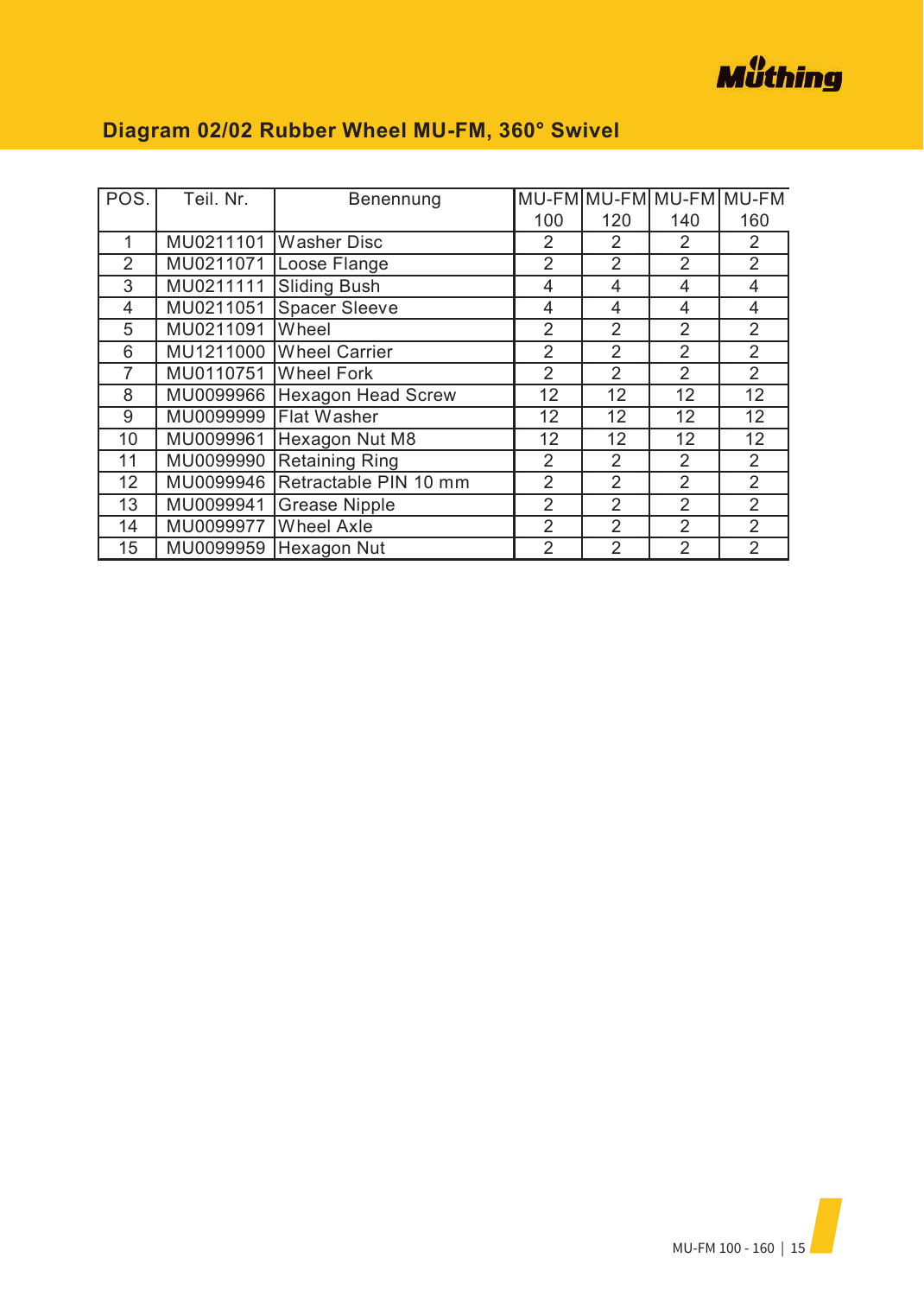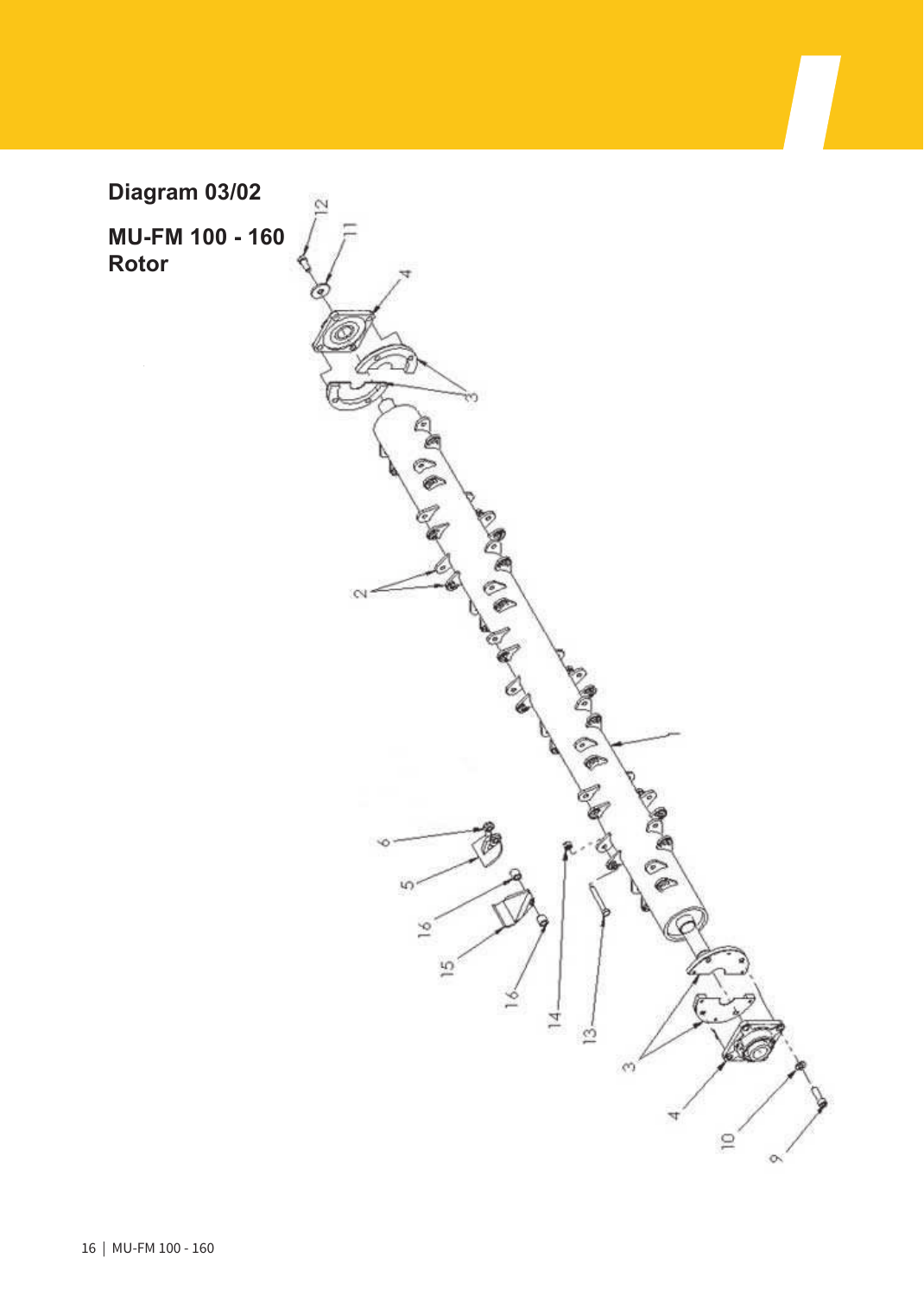

# **Diagram 03/02 Rotor MU-FM**

| POS.           | Teil. Nr.       | Benennung                   |                 |                | MU-FM MU-FM MU-FM | MU-FM          |
|----------------|-----------------|-----------------------------|-----------------|----------------|-------------------|----------------|
|                |                 |                             | 100             | 120            | 140               | 160            |
|                | MU1702001       | <b>Rotor - 100</b>          |                 |                |                   |                |
|                | MU1702002       | <b>Rotor - 120</b>          |                 | 1              |                   |                |
|                | MU1702003       | <b>Rotor - 140</b>          |                 |                | 1                 |                |
|                | MU1702004       | <b>Rotor - 160</b>          |                 |                |                   | 1              |
|                | MU1702005       | Rotor - 180                 |                 |                |                   |                |
| $\overline{2}$ | MU0702031       | <b>Flail Bracket</b>        | 32              | 40             | 48                | 56             |
| $\overline{2}$ | MU0702051       | <b>Anti Twist Device</b>    | 16              | 20             | 24                | 28             |
| 3              | MU0705011       | <b>Bearing Counterplate</b> | 4               | $\overline{4}$ | 4                 | $\overline{4}$ |
| 4              | MU0707001       | <b>Flange Bearing</b>       | $\overline{2}$  | $\overline{2}$ | $\overline{2}$    | 2              |
| 5              | MU0801001       | <b>Shackle Knife</b>        | 16              | 20             | 24                | 28             |
| 6              | MU0801031       | <b>Shackle Short</b>        | 16              | 20             | 24                | 28             |
| 9              | MU0099907       | <b>Hexagon Head Screw</b>   | 8               | 8              | 8                 | 8              |
| 10             | MU0099997       | Flat Washer DIN 125         | 8               | 8              | 8                 | 8              |
| 11             | MU0099991       | Flat Washer DIN 440         | 1               | 1              | 1                 | 1              |
| 12             | MU0099968       | <b>Hexagon Head Screw</b>   | 1               | 1              | 1                 | 1              |
| 13             | MU0801041       | Hexagon Head Screw a.Nut    | $\overline{16}$ | 20             | 24                | 28             |
| 14             | MU0099960       | Hexagon Nut M10             | 16              | 20             | 24                | 28             |
| 15             | MU <sub>1</sub> | M - Flail                   | 16              | 20             | 24                | 28             |
| 16             | MU <sub>3</sub> | <b>Spacer Sleeve</b>        | 32              | 40             | 48                | 56             |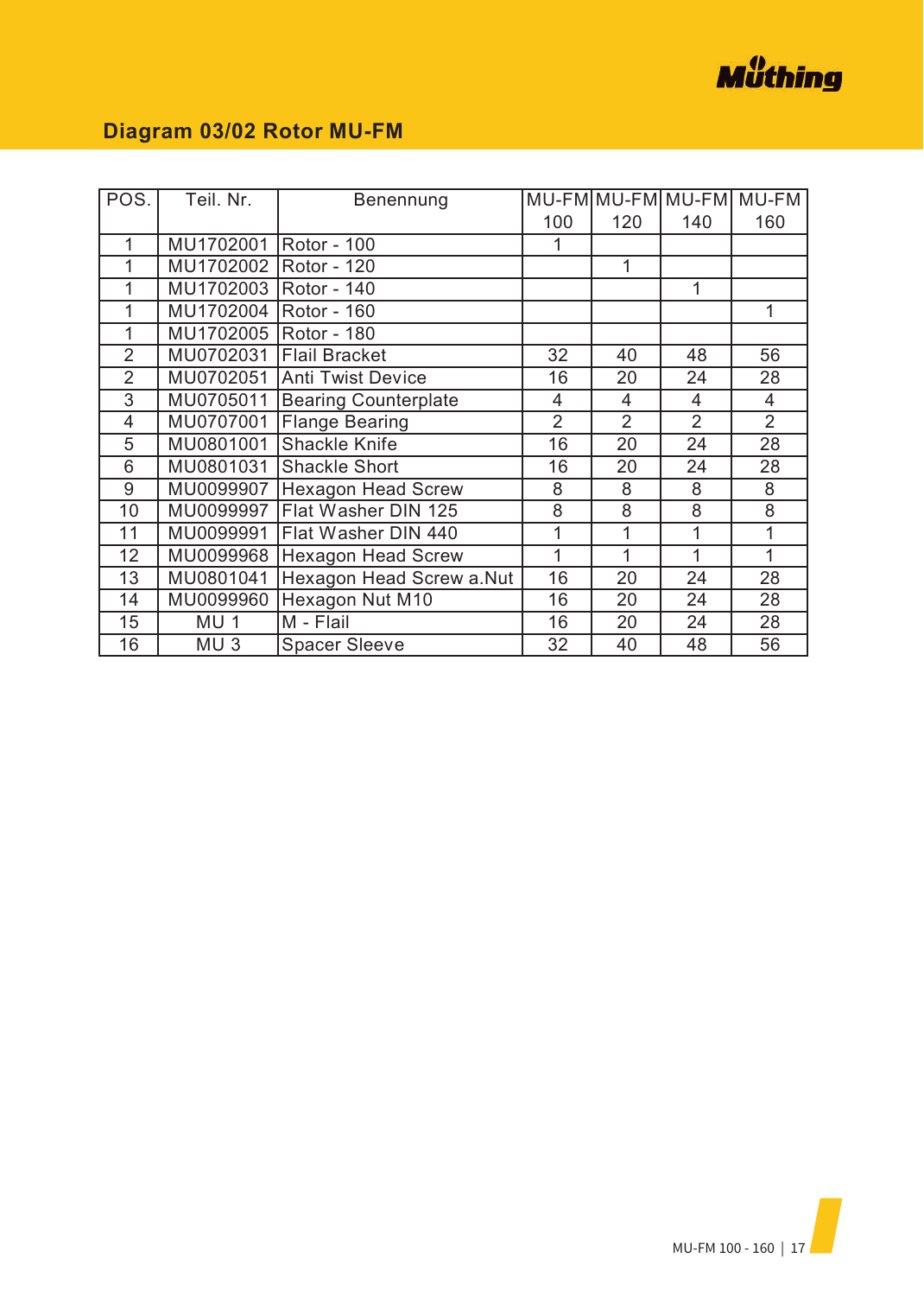

**Diagram 03/02 MU-FM 100-160 Supporting Roll**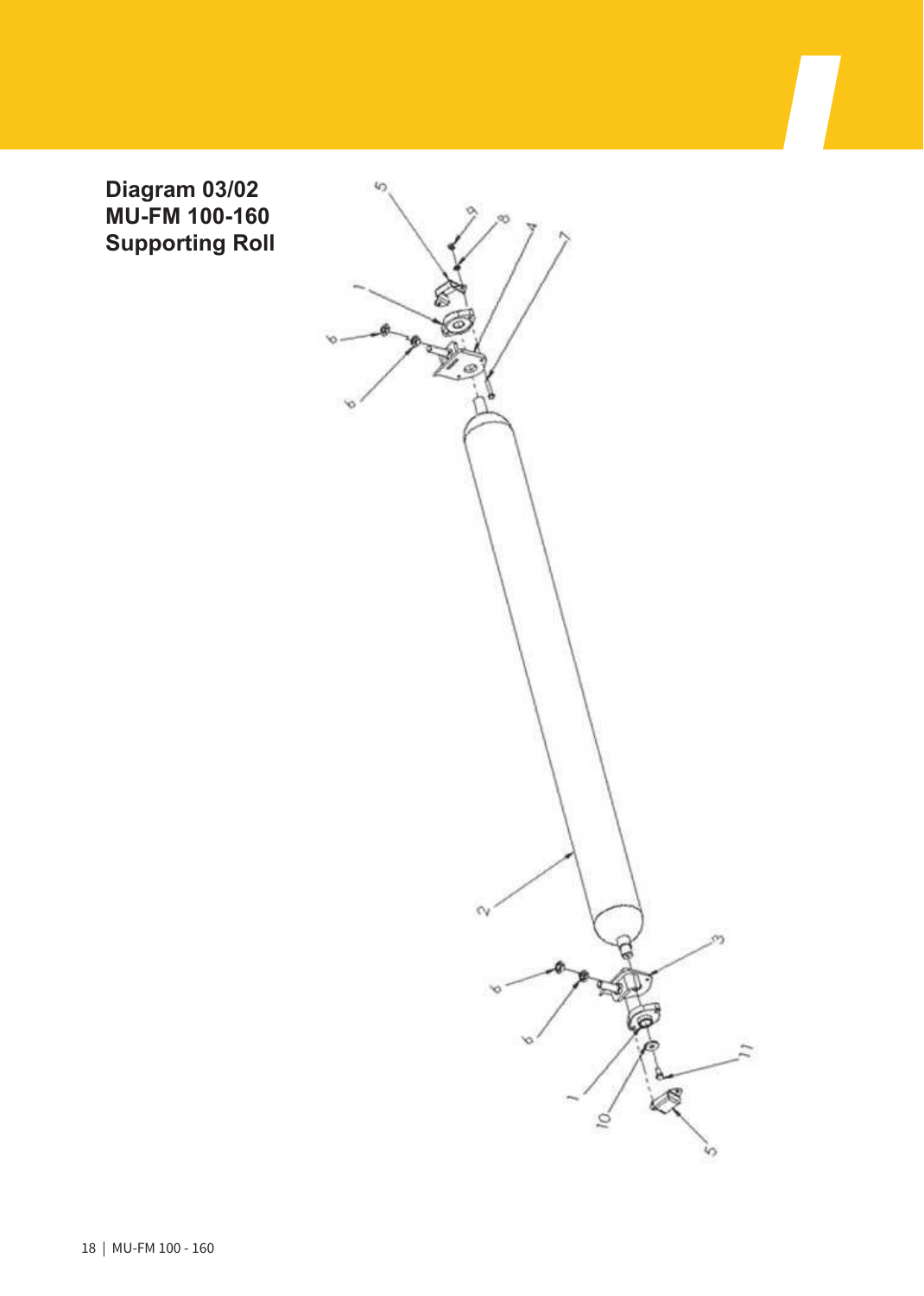

# **Diagram 04/02 Supporting Roll MU-FM**

| POS.           | Teil. Nr. | Benennung                        |                |                |                | MU-FM MU-FM MU-FM MU-FM |
|----------------|-----------|----------------------------------|----------------|----------------|----------------|-------------------------|
|                |           |                                  | 100            | 120            | 140            | 160                     |
|                | MU0501051 | <b>Flange Bearing</b>            |                | $\overline{2}$ | $\overline{2}$ | $\overline{2}$          |
| $\overline{2}$ | MU0110791 | Supporting Roll - 100            |                |                |                |                         |
| $\overline{2}$ | MU0110792 | <b>Supporting Roll - 120</b>     |                |                |                |                         |
| $\overline{2}$ | MU0110793 | Supporting Roll - 140            |                |                |                |                         |
| $\overline{2}$ | MU0110794 | Supporting Roll - 160            |                |                |                |                         |
| $\overline{2}$ | MU0110795 | Supporting Roll - 180            |                |                |                |                         |
| 3              | MU1227190 | <b>Supporting Retainer Right</b> |                |                |                |                         |
| 4              | MU1227200 | <b>Supporting Retainer Left</b>  |                |                |                |                         |
| 5              | MU0227210 | <b>Bearing Guard</b>             | $\overline{2}$ | $\overline{2}$ | $\mathfrak{D}$ | $\mathfrak{D}$          |
| 6              | MU0099911 | Hexagon Nut DIN 936 M16          | 4              | 4              | 4              | 4                       |
| 7              | MU0099909 | <b>Hexagon Head Screw</b>        | 4              | 4              | 4              | 4                       |
| 8              | MU0099999 | Flat Washer DIN 125              | 4              | 4              | 4              | 4                       |
| 9              | MU0099961 | Hexagon Nut DIN 985              | 4              | 4              | 4              | 4                       |
| 10             | MU0099992 | Flat Washer DIN 440              | 1              | 1              |                |                         |
| 11             |           | MU0099970 Hexagon Head Screw     |                |                |                |                         |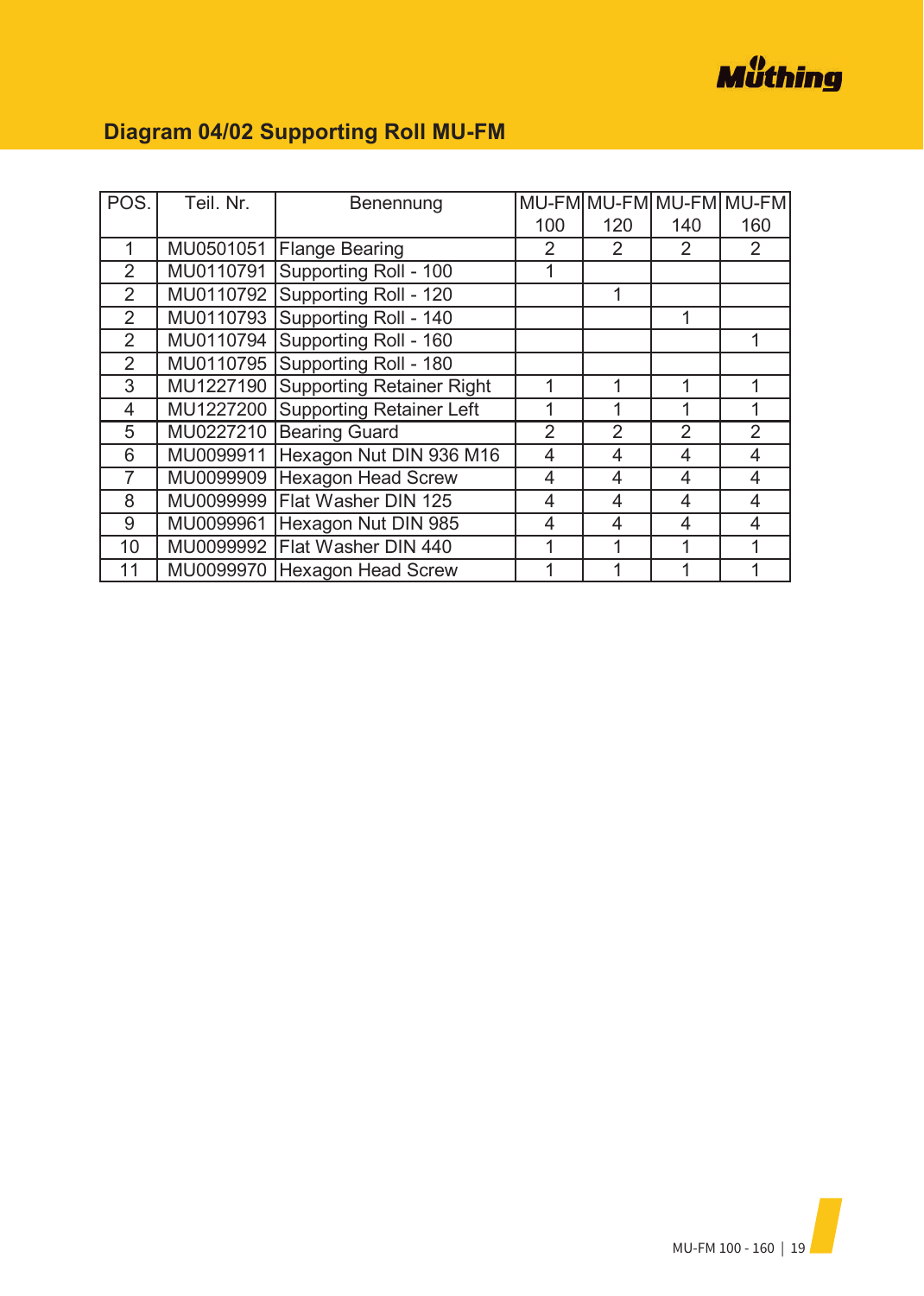

#### 20 | MU-FM 100 - 160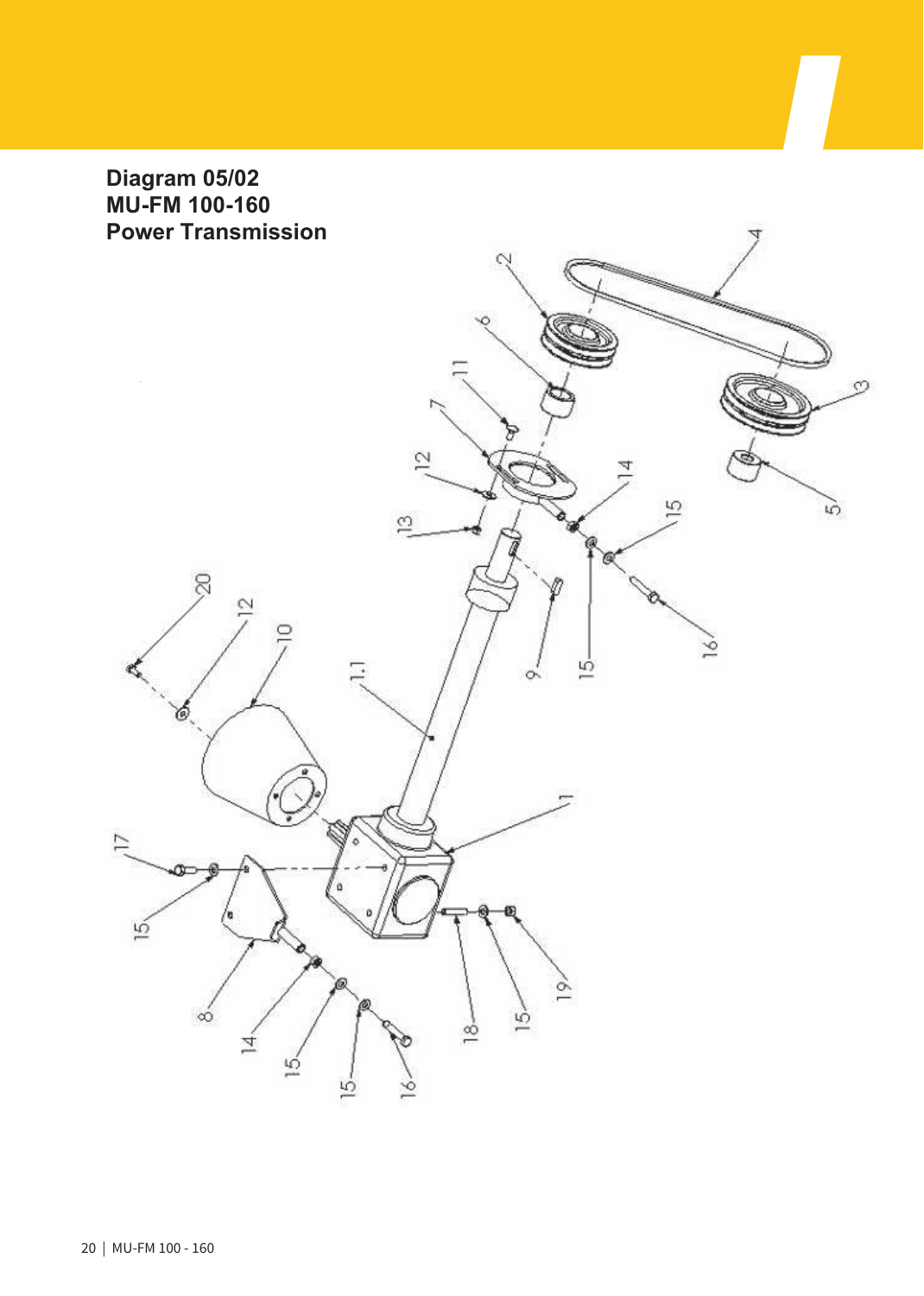

## **Diagram 05/02 Power Transmission MU-FM**

| POS.            | Teil. Nr. | Benennung                        |                 |                |                 | MU-FM MU-FM MU-FM MU-FM |
|-----------------|-----------|----------------------------------|-----------------|----------------|-----------------|-------------------------|
|                 |           |                                  | 100             | 120            | 140             | 160                     |
| 1               | MUR200002 | Gearbox left hand                | 1               | 1              | 1               | 1                       |
| $\overline{1}$  | MUR200004 | Gearbox right hand               | 1               | $\overline{1}$ | $\overline{1}$  | 1                       |
| $\overline{2}$  | MU0222061 | Belt Pulley D=125                | $\overline{1}$  | $\overline{1}$ | $\overline{1}$  | $\mathbf{1}$            |
| $\overline{3}$  | MU0222051 | Belt Pulley D=150                | 1               | $\overline{1}$ | $\overline{1}$  | 1                       |
|                 |           | V-Belt                           |                 |                |                 |                         |
|                 |           | 2x17x1016 until year 2004        |                 |                |                 |                         |
| 4               | MU2221510 | 2x17x1060 from year 2005         | $\overline{2}$  | $\overline{2}$ | $\overline{2}$  | $\overline{2}$          |
| $\overline{5}$  | MU0222071 | <b>Taper-Lock Bush</b>           | 1               | $\overline{1}$ | $\overline{1}$  | 1                       |
| 6               |           | MU0222071 Taper-Lock Bush        | 1               | 1              | $\overline{1}$  | 1                       |
| $\overline{7}$  | MU0210001 | <b>Chuck</b>                     | 1               | $\overline{1}$ | $\overline{1}$  | 1                       |
| 8               | MU0214001 | <b>Gearbox Adjustment</b>        | 1               | 1              | $\overline{1}$  | 1                       |
| $\overline{9}$  | MU0099953 | Feather Key                      | 1               | $\overline{1}$ | $\overline{1}$  | 1                       |
| 10              | MU0220020 | Guard                            | 1               | $\overline{1}$ | $\mathbf 1$     | 1                       |
| $\overline{11}$ | MU0099989 | Coach Bolt DIN 603               | $\overline{2}$  | $\overline{2}$ | $\overline{2}$  | $\overline{2}$          |
| 12              | MU0099951 | Flat Washer DIN 9021             | $\overline{2}$  | $\overline{2}$ | $\overline{2}$  | $\overline{2}$          |
| 13              | MU0099961 | Hexagon Nut M8                   | $\overline{2}$  | $\overline{2}$ | $\overline{2}$  | $\overline{2}$          |
| 14              | MU0099914 | Hexagon Nut DIN 934              | $\overline{2}$  | $\overline{2}$ | $\overline{2}$  | $\overline{2}$          |
| $\overline{15}$ | MU0099998 | Flat Washer DIN 125              | $\overline{10}$ | 10             | $\overline{10}$ | $\overline{10}$         |
| 16              | MU0099913 | <b>Hexagon Head Srew</b>         | $\overline{2}$  | $\overline{2}$ | $\overline{2}$  | $\overline{2}$          |
| $\overline{17}$ | MU0099971 | <b>Hexagon Head Srew</b>         | $\overline{2}$  | $\overline{2}$ | $\overline{2}$  | $\overline{2}$          |
| 18              | MU0099981 | <b>Hexagon Socket Head Screw</b> | $\overline{4}$  | $\overline{4}$ | $\overline{4}$  | $\overline{4}$          |
| 19              | MU0099960 | Hexagon Nut DIN 985              | $\overline{4}$  | $\overline{4}$ | $\overline{4}$  | $\overline{4}$          |
| 20              | MU0099972 | Hexagon Head Srew DIN 933        | $\overline{4}$  | $\overline{4}$ | $\overline{4}$  | $\overline{4}$          |
| 21              | MU0220014 | Axle Extension 480 mm            | 1               |                |                 |                         |
| 21              | MU0220013 | Axle Extension 580 mm            |                 | 1              |                 |                         |
| $\overline{21}$ | MU0220012 | Axle Extension 700 mm            |                 |                | $\mathbf{1}$    |                         |
| 21              | MU0220011 | Axle Extension 780 mm            |                 |                |                 | 1                       |
| $\overline{21}$ | MU0220015 | <b>Axle Extension</b>            |                 |                |                 |                         |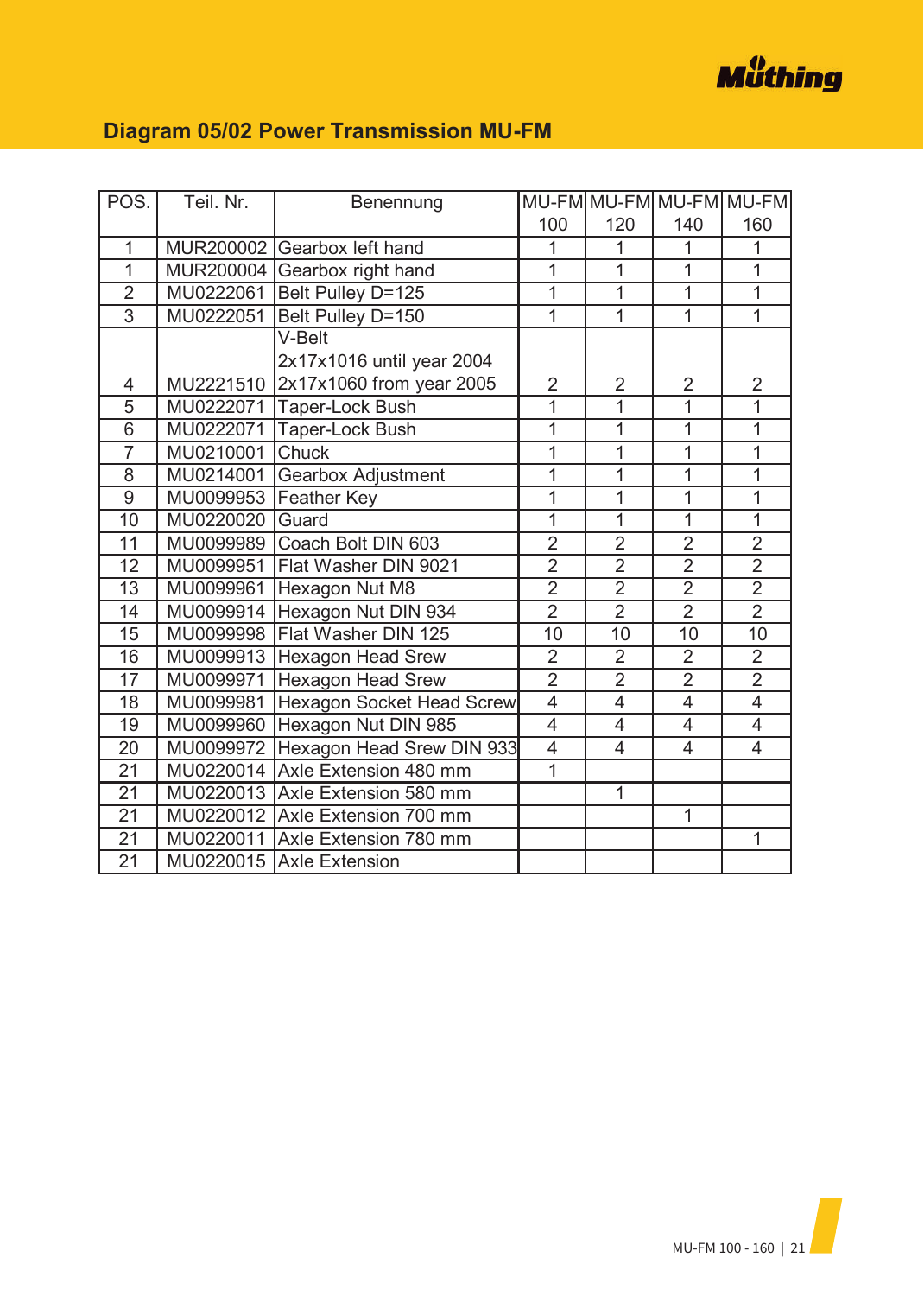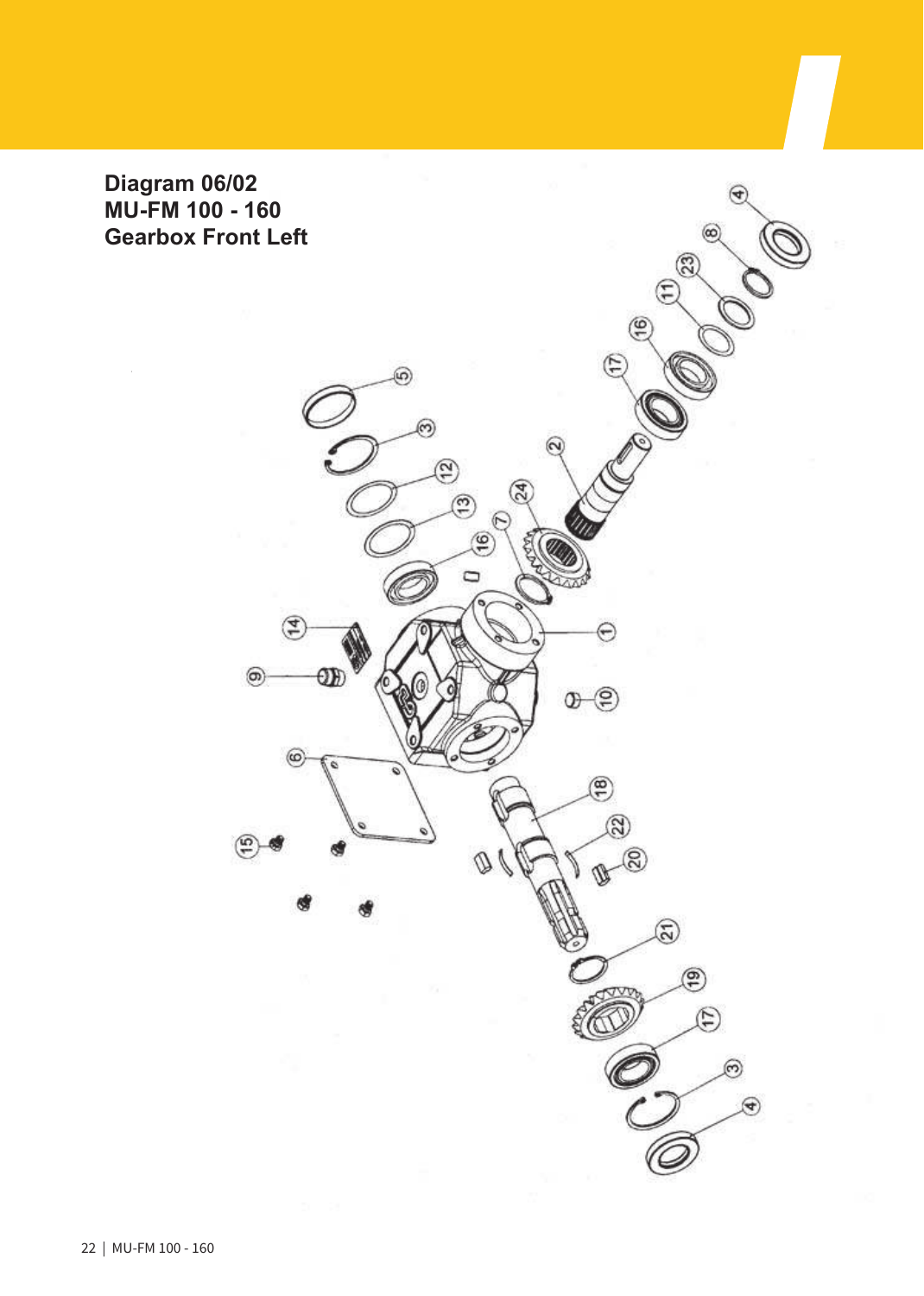

### **Diagram 06/02 Gearbox MU-FM Front Left Hand**

| POS.            | Teil-Nr.        | Benennung                      | MU-FM          | MU-FM                    | MU-FM                    | <b>MU-FM</b>   |
|-----------------|-----------------|--------------------------------|----------------|--------------------------|--------------------------|----------------|
|                 |                 |                                | 100            | 120                      | 140                      | 160            |
| 1               |                 | see Diagram 05/01 Pos. 1       | 1              | 1                        | 1                        | 1              |
| $\overline{2}$  | MUR20202        | Power Take Off Shaft           | 1              | 1                        | 1                        | 1              |
| 3               | MU7T1025        | Circlip                        | $\overline{2}$ | $\overline{2}$           | $\overline{2}$           | $\overline{2}$ |
| 4               | <b>MUR20204</b> | <b>Shaft Sealing Ring</b>      | $\overline{2}$ | $\overline{2}$           | $\overline{2}$           | $\overline{2}$ |
| 5               | MUR20205        | Sealing Cap                    | 1              | 1                        | 1                        |                |
| 6               | <b>MUR20206</b> | <b>Housing Sealing Cap</b>     | 1              | 1                        | 1                        |                |
| $\overline{7}$  | MU980870        | Circlip                        | 1              | 1                        | 1                        |                |
| 8               | MU490009        | Circlip                        | 1              | 1                        | 1                        | 1              |
| 9               | MU623018        | <b>Gearbox Bleeder Screw</b>   | 1              | 1                        | 1                        | 1              |
| 10              | MUR20210        | Oil Outlet Screw               | $\overline{2}$ | $\overline{2}$           | $\overline{2}$           | $\overline{2}$ |
| 11              | MUR20211        | Spacer 35x47x0,5               | 1              | 1                        | 1                        |                |
| 12              | MUR20212        | Spacer 50x62x0,3               | 1              | 1                        | 1                        |                |
| 13              | MUR20213        | Spacer 50x62x0,5               | 1              | 1                        | 1                        | 1              |
| 14              |                 | <b>Type Label</b>              | 1              | 1                        | 1                        | 1              |
| 15              | MUR20215        | Hexagon Head Screw M8x10       | 4              | $\overline{\mathcal{L}}$ | $\overline{\mathcal{L}}$ | 4              |
| 16              | MUR20216        | Bearing                        | $\overline{2}$ | $\overline{2}$           | $\overline{2}$           | $\overline{2}$ |
| 17              | MUR20217        | <b>Bearing</b>                 | $\overline{2}$ | $\overline{2}$           | $\overline{2}$           | $\overline{2}$ |
| 18              | MUR20218        | Power Take Input Shaft         | 1              | 1                        | 1                        | 1              |
| 19              | MUR20219        | Crown Gear Z20 M4,2 Free Wheel | 1              | 1                        | 1                        | 1              |
| 20              | MUR20220        | Ratchet                        | $\overline{2}$ | $\overline{2}$           | $\overline{2}$           | $\overline{2}$ |
| 21              | MU623013        | Circlip                        | 1              | 1                        | 1                        | 1              |
| 22              | MU490025        | Spring for Free Wheel          | $\overline{2}$ | $\overline{2}$           | $\overline{2}$           | $\overline{2}$ |
| 23              | MUR20223        | Spacer 35x47x2                 | 1              | 1                        | $\mathbf 1$              | 1              |
| $\overline{24}$ | MUR20224        | Crown Gear Z20 M4,2            | 1              | 1                        | 1                        | 1              |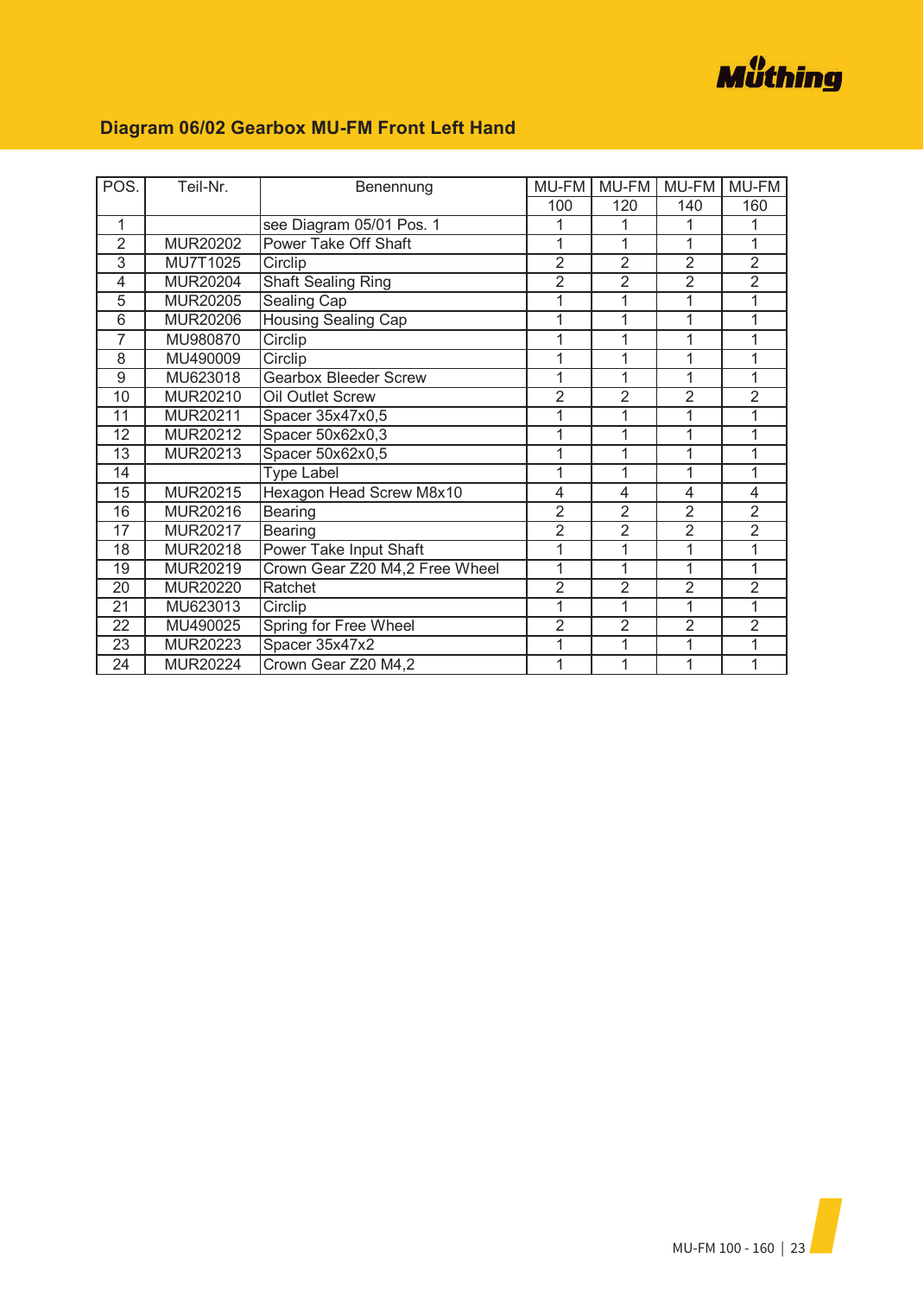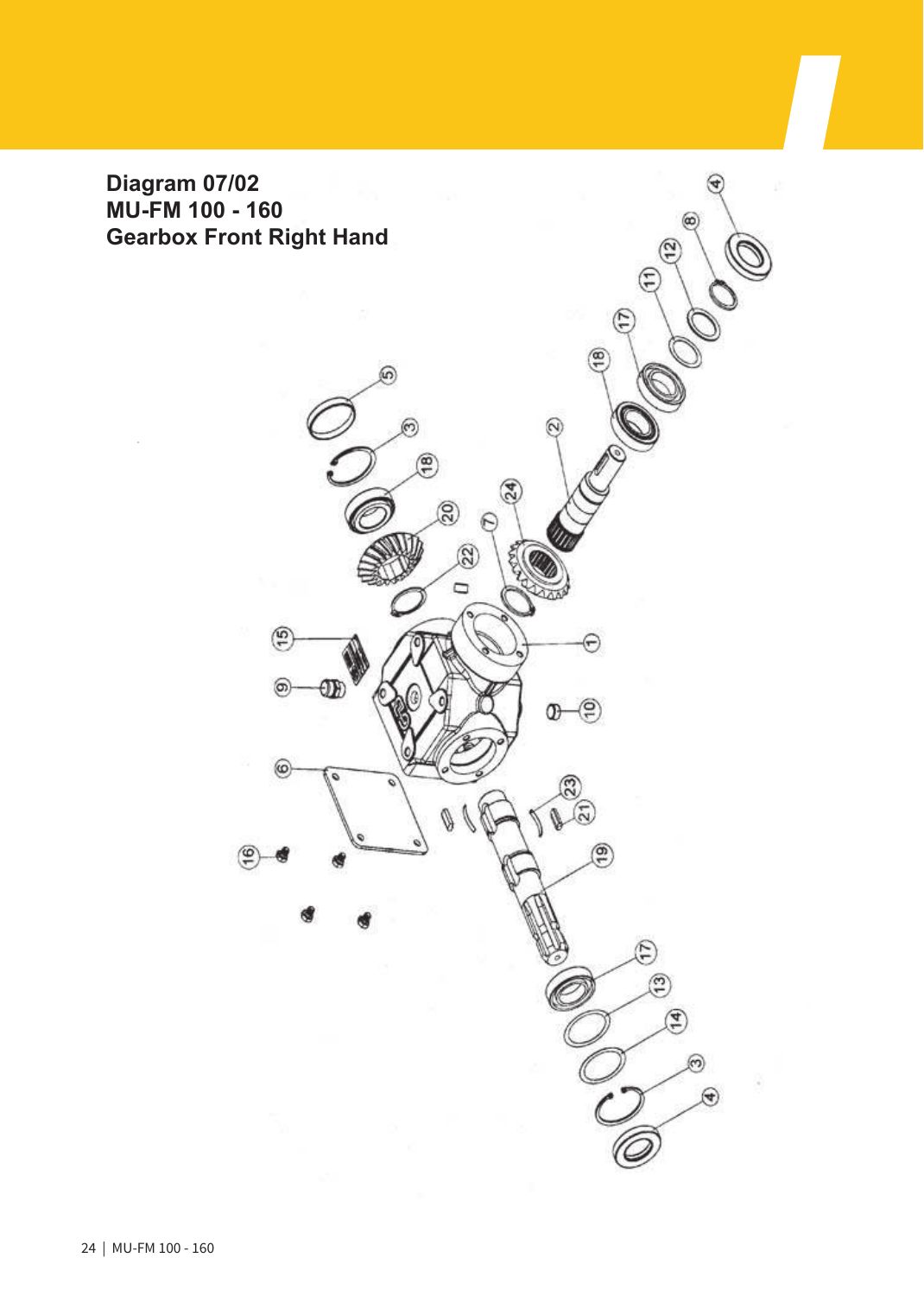

### **Diagram 07/02 Gearbox MU-FM Front Right Hand**

| POS.           | Teil-Nr.        | Benennung                      | MU-FM          | MU-FM          | MU-FM          | MU-FM          |
|----------------|-----------------|--------------------------------|----------------|----------------|----------------|----------------|
|                |                 |                                | 100            | 120            | 140            | 160            |
| 1              |                 | see Diagram 05/01 Pos. 1       | 1              | 1              | 1              | 1              |
| $\overline{2}$ | <b>MUR20202</b> | Power Take Off Shaft           | 1              | 1              | 1              | 1              |
| 3              | MU7T1025        | Circlip                        | $\overline{2}$ | $\overline{2}$ | $\overline{2}$ | $\overline{2}$ |
| 4              | <b>MUR20204</b> | <b>Shaft Sealing Ring</b>      | $\overline{2}$ | $\overline{2}$ | $\overline{2}$ | $\overline{2}$ |
| 5              | <b>MUR20205</b> | Sealing Cap                    | 1              | 1              | 1              | 1              |
| 6              | <b>MUR20206</b> | <b>Housing Sealing Cap</b>     | 1              | 1              | 1              | 1              |
| 7              | MU980870        | Circlip                        | 1              | 1              | 1              |                |
| 8              | MU490009        | Circlip                        | 1              | 1              | 1              | 1              |
| 9              | MU623018        | Gearbox Bleeder Screw          | 1              | 1              | 1              | 1              |
| 10             | MUR20210        | Oil Outlet Screw               | $\overline{2}$ | $\overline{2}$ | $\overline{2}$ | 2              |
| 11             | MUR20211        | Spacer 35x47x0,5               | 1              | 1              | 1              | 1              |
| 12             | MUR20223        | Spacer 35x47x2                 | 1              | 1              | 1              | 1              |
| 13             | MUR20212        | Spacer 50x62x0,3               | 1              | 1              | 1              | 1              |
| 14             | MUR20213        | Spacer 50x62x0,5               | 1              | 1              | 1              | 1              |
| 15             |                 | <b>Type Label</b>              | 1              | 1              | 1              | 1              |
| 16             | MUR20215        | Hexagon Head Screw M8x10       | $\overline{4}$ | 4              | 4              | 4              |
| 17             | MUR20216        | Bearing                        | $\overline{2}$ | $\overline{2}$ | $\overline{2}$ | $\overline{2}$ |
| 18             | MUR20217        | <b>Bearing</b>                 | $\overline{2}$ | $\overline{2}$ | $\overline{2}$ | $\overline{2}$ |
| 19             | MUR20218        | Power Take Input Shaft         | 1              | 1              | 1              | 1              |
| 20             | MUR20219        | Crown Gear Z20 M4,2 Free Wheel | $\overline{1}$ | 1              | 1              | 1              |
| 21             | MUR20220        | Ratchet                        | $\overline{2}$ | $\overline{2}$ | $\overline{2}$ | $\overline{2}$ |
| 22             | MU623013        | Circlip                        | 1              | 1              | 1              | 1              |
| 23             | MU490025        | Spring for Free Wheel          | $\overline{2}$ | $\overline{2}$ | $\overline{2}$ | $\overline{2}$ |
| 24             | MUR20224        | Crown Gear Z20 M4,2            | 1              | 1              | 1              | 1              |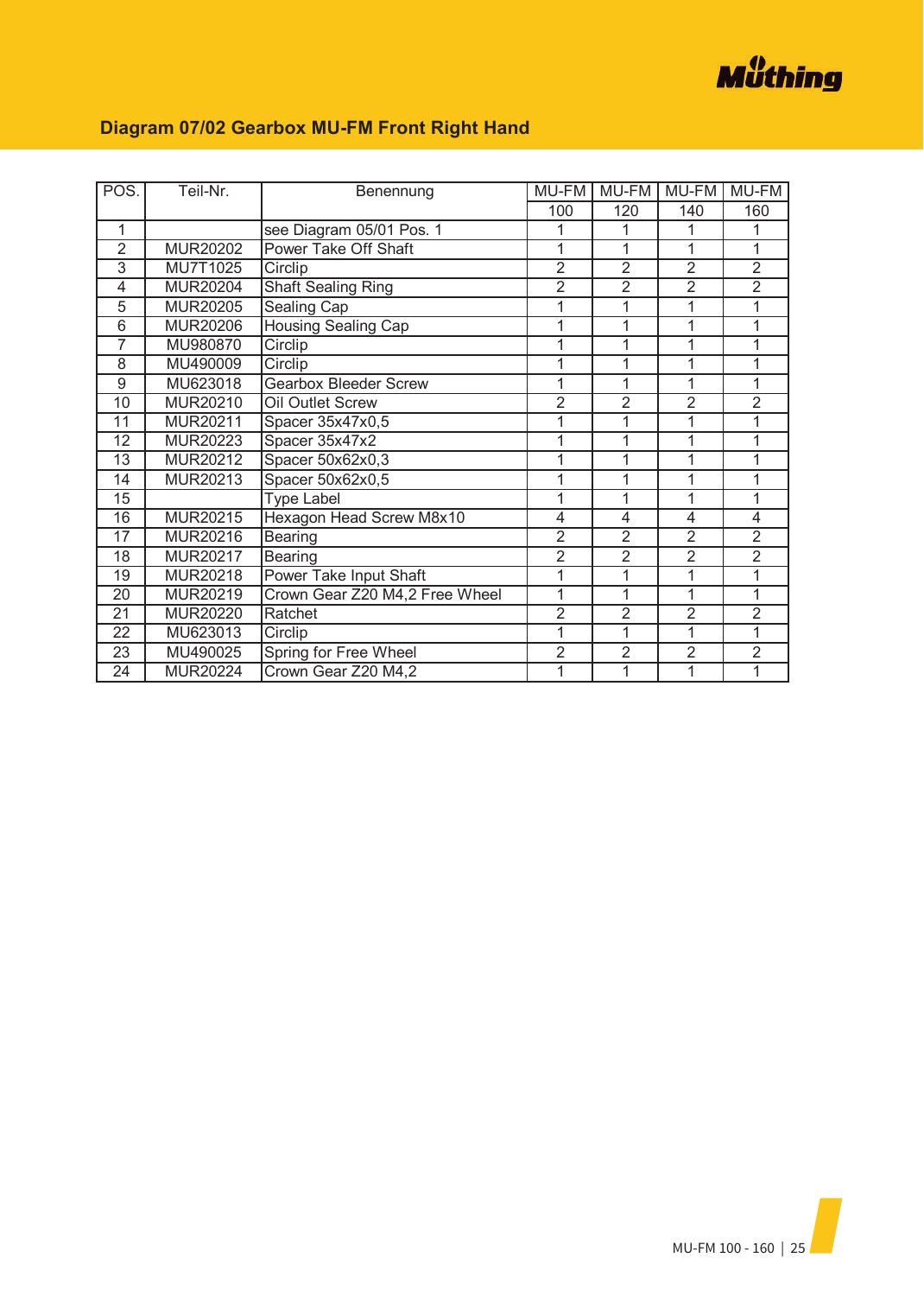26 | MU-FM 100 - 160

 $\mathcal{L}$ 

 $\mathcal{L}$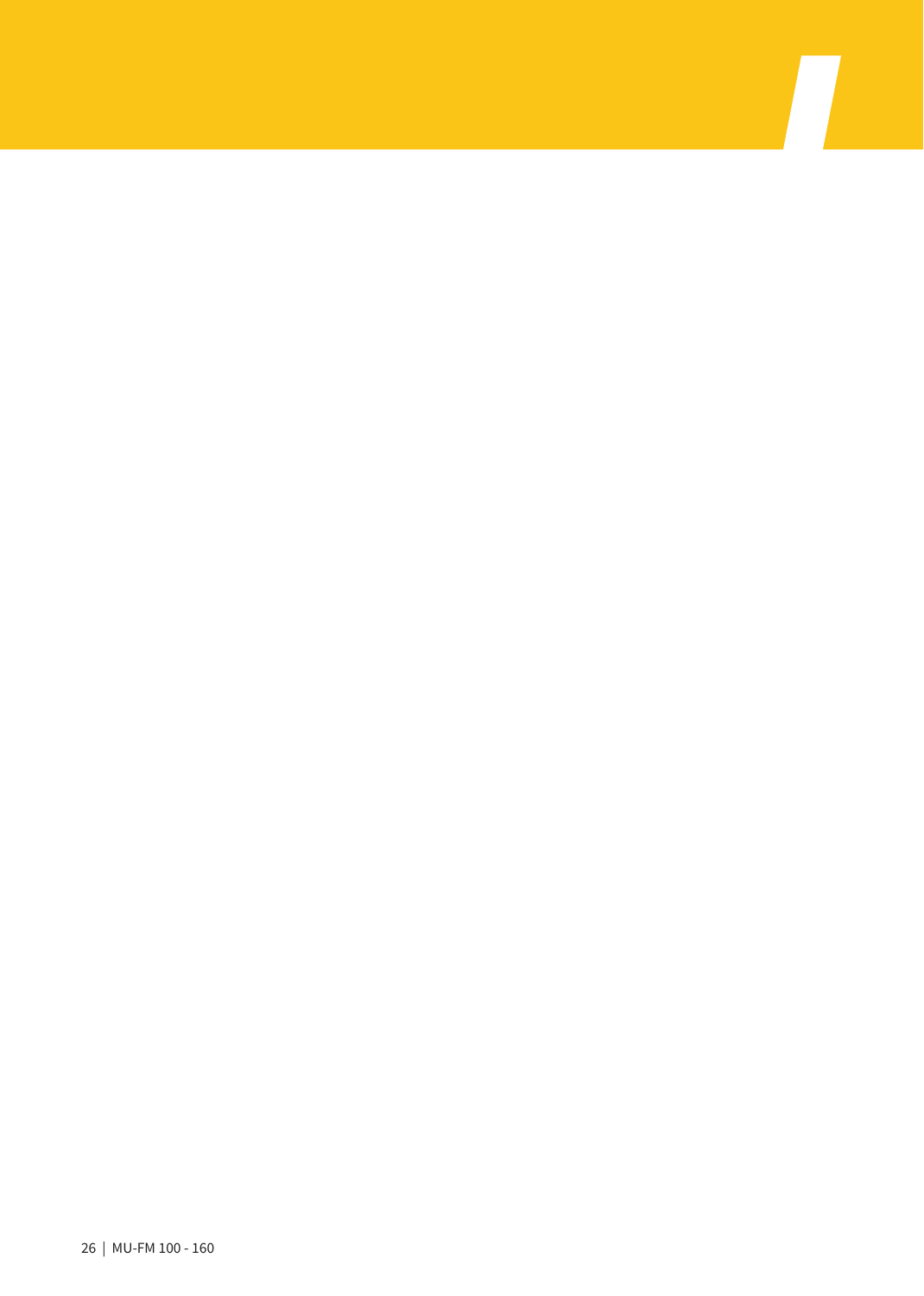